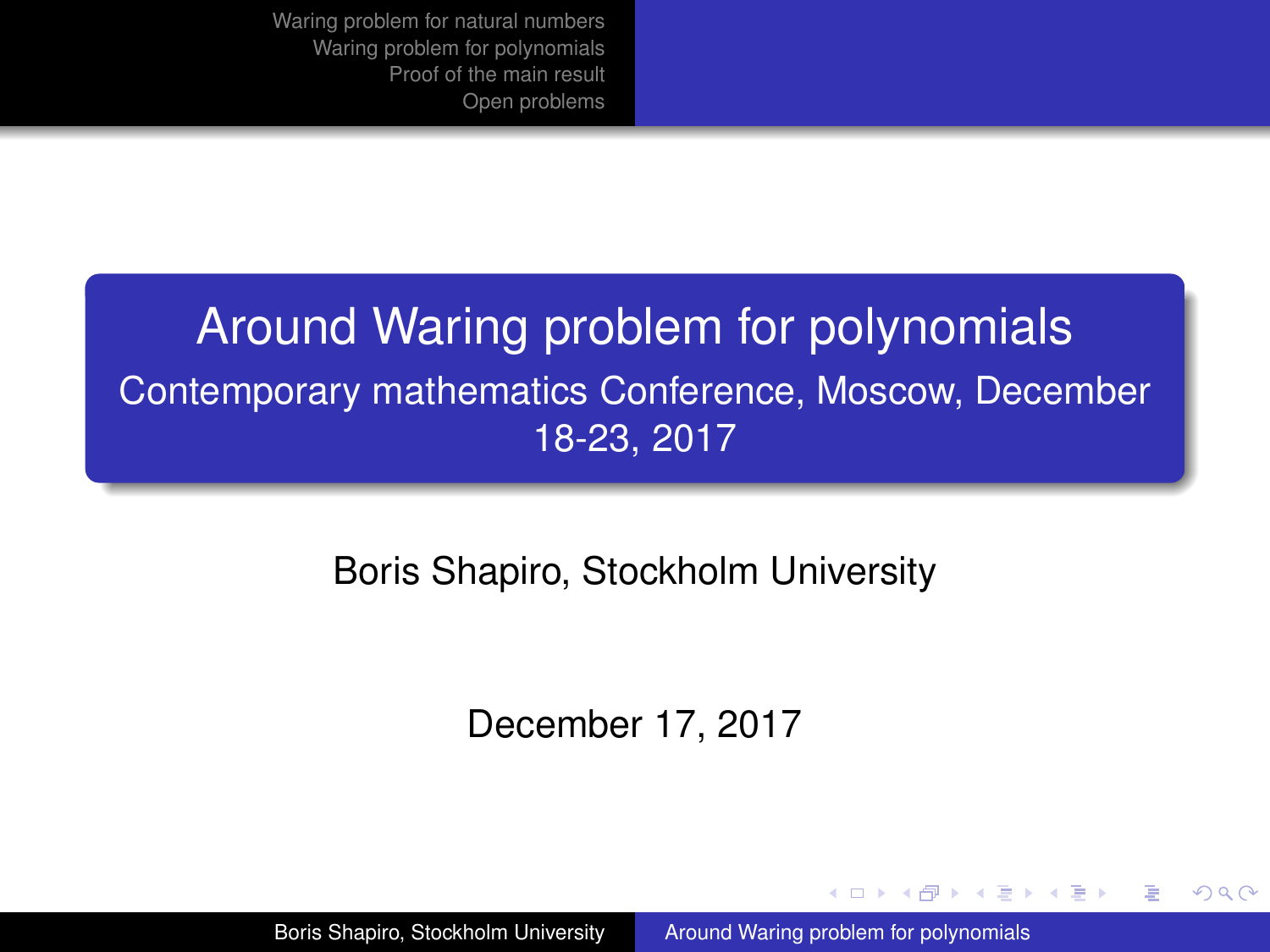# Topics to discuss



[Waring problem for natural numbers](#page-3-0)

2 [Waring problem for polynomials](#page-6-0)





イロト イ団ト イヨト イヨト

÷.  $QQQ$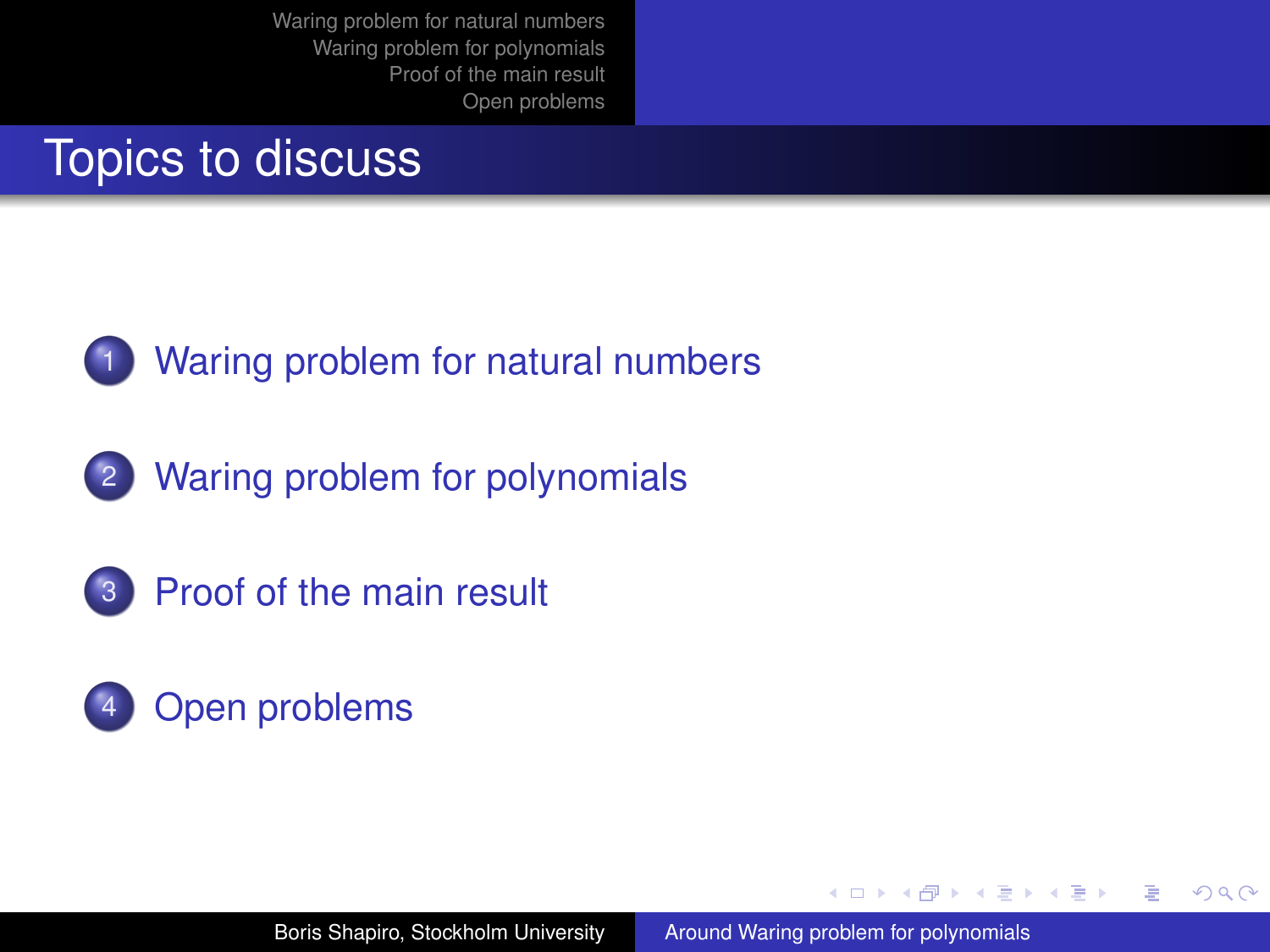## Main references

(i) R. Fröberg, G. Ottaviani, and B. Shapiro, On the Waring problem for polynomial rings, PNAS, vol 109, issue 15 (2012), 5600–5602.

(ii) S. Lundqvist, A. Oneto, B. Reznick, and B. Shapiro, On generic and maximal k-ranks of binary forms, submitted, arXiv:1711.05014.

(iii) R. Fröberg, S. Lundqvist, A. Oneto, and B. Shapiro, Algebraic stories from one and from the other pockets, in preparation.

イロメ イ押 メイヨメ イヨメ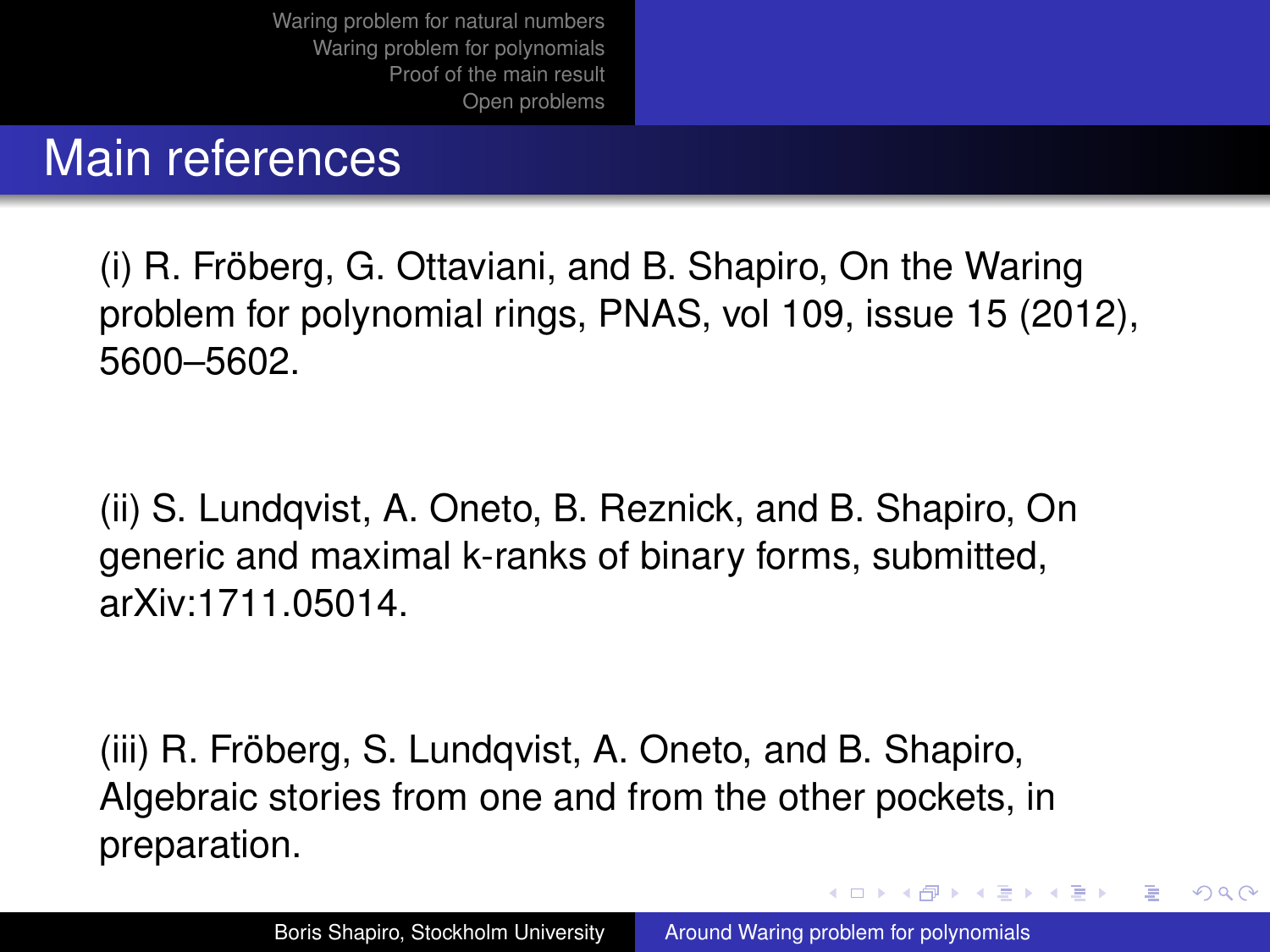<span id="page-3-0"></span>In 1770 in his paper Meditationes Algebraicae, the English number theorist E. Waring (1736 – 1798) stated without proof, that every natural number is a sum of at most 9 cubes; every natural number is a sum of at most 19 fourth powers; and so on...

Apparently, he believed that, for every natural number  $d > 2$ , there exists a number N(d) such that every positive integer n can be written as

$$
n=a_1^d+\ldots+a_{N(d)}^d, \quad a_i\in\mathbb{N}.
$$

The smallest number with that property is denoted by *g*(*d*). It took more than a century to prove this statement.

イロメ イ押 メイヨメ イヨメ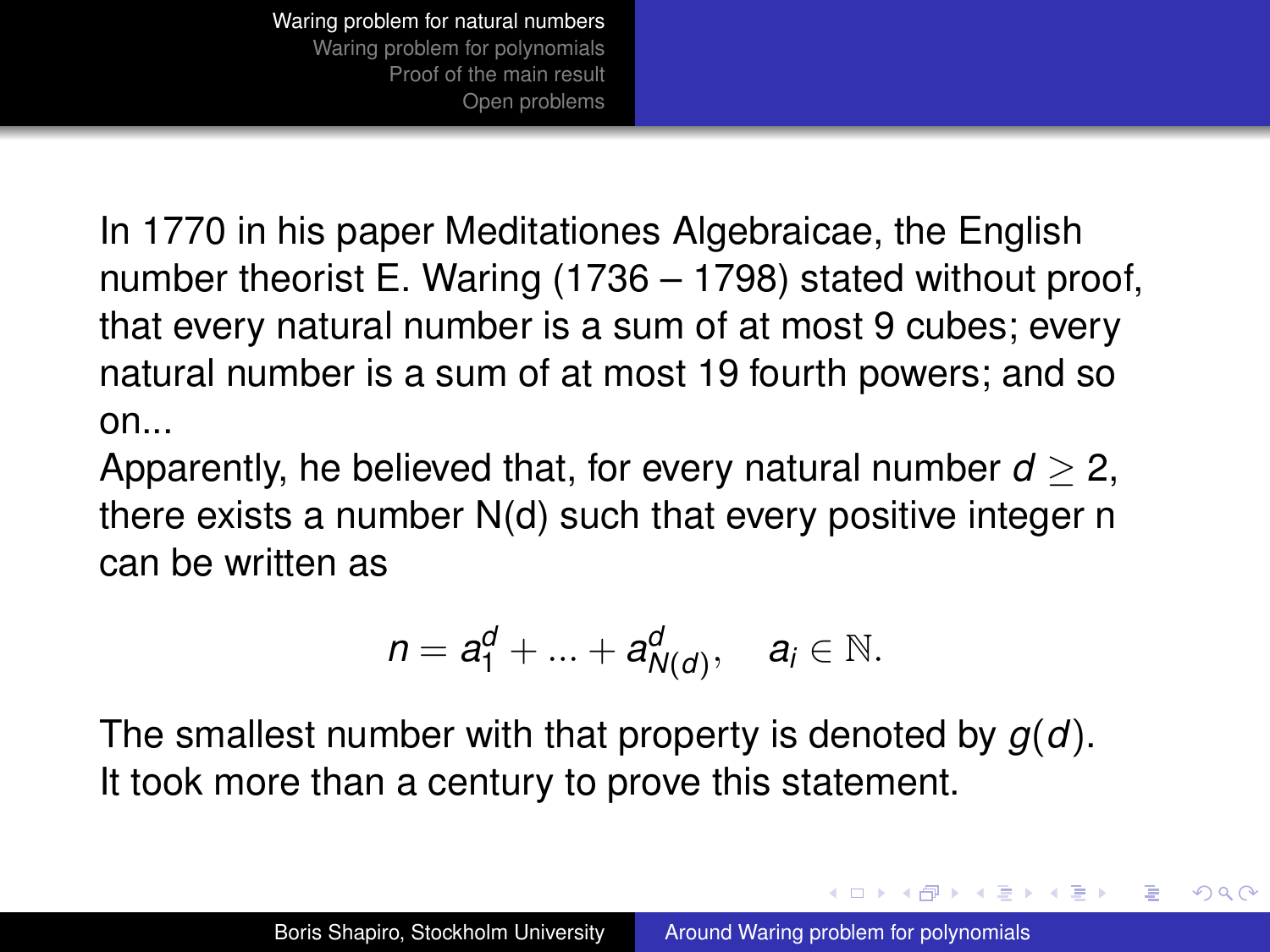## Theorem (D. Hilbert, 1909)

*For any d*  $> 2$ ,  $q(d)$  *exists.* 

In fact, from the famous Lagrange's four-square Theorem (1770), we know that  $g(2) = 4$ . Later Wieferich and Kempner showed that  $g(3) = 9$ . In 1986, Balasubramanian, Dress and Deshouillers established that  $g(4) = 19$ .

## **Conjecture.**

$$
g(d)=2d+\left[(3/2)^d\right]-2.
$$

Mahler proved that there are only finitely many values counterexamples to the equality. Due to massive computer checking, it is believed that it is always true and that the conjectured value of *g*(*d*) is correct.

4 ロ ) (何 ) (日 ) (日 )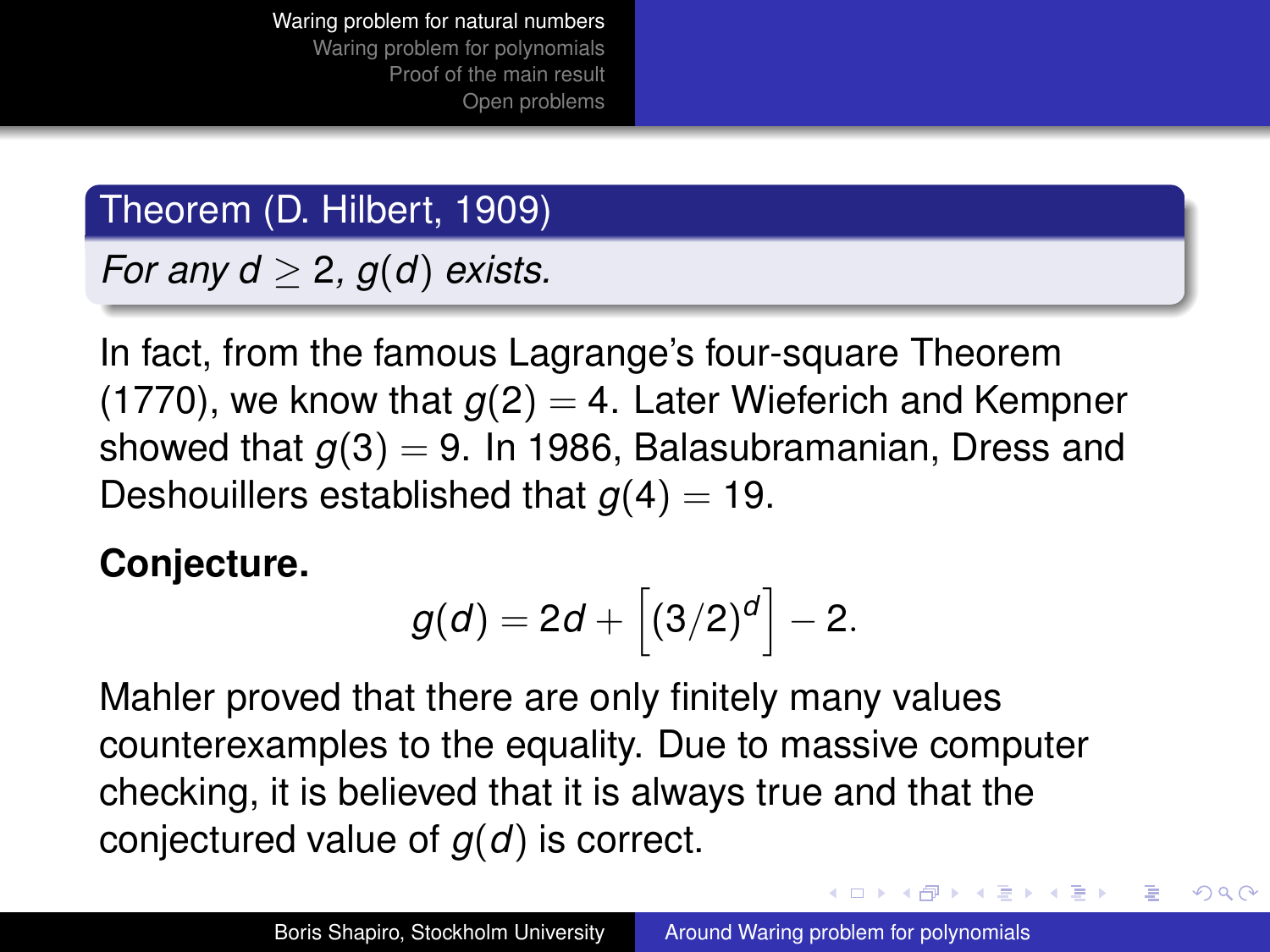<span id="page-5-0"></span>Davenport proved that any sufficiently large integer can be written as the sum of at most 16 fourth powers. For any  $d > 2$ , it is natural to define *G*(*d*) as the least integer such that all sufficiently large integers can be expressed as sum of at most *G*(*d*) *d*th powers of integers. Clearly,  $G(d) \leq g(d)$ . Gauss observed that every number congruent to 7 mod(8) is a sum of four squares, which proves that  $G(2) = g(2) = 4$ . But the inequality can be strict. Indeed, it has been shown, for example, that  $G(3) < 7$  while  $g(3) = 9$  and  $G(4) = 16$  while  $q(4) = 19$ .

At present not much is known about numbers G(d) and this problem is currently a very active area of research in number theory.

 $2990$ 

イロメ イ押 メイヨメ イヨメ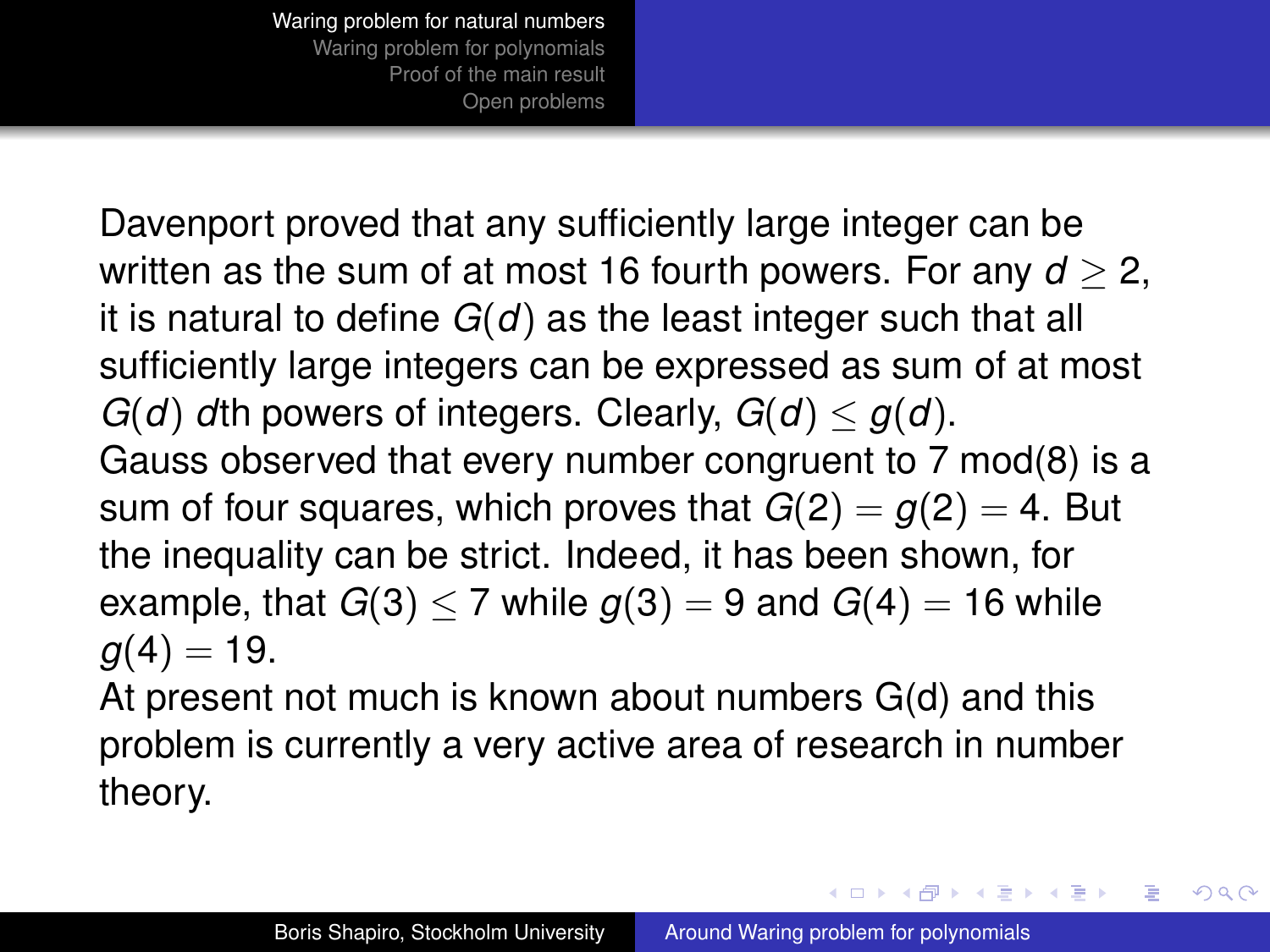<span id="page-6-0"></span>In case of (homogeneous) polynomials, a natural analog of the Waring problem for natural numbers can be formulated as follows.

*Problem.* For a given triple (*n*, *k*, *d*) of positive integers, find the minimal number  $\sharp(n, k, d)$  such that every (resp. almost every) complex-valued homogeneous polynomial of degree *kd* in  $(n + 1)$  variables can be represented as a sum of at most ](*n*, *k*, *d*) many *k*-th powers of polynomials of degree *d*.

This vast and currently very active area of mathematical research dealing with additive decompositions of polynomials started with the following classical result on binary forms proven in 1851 by J. J. Sylvester<sup>1</sup>.

<sup>1</sup> James Joseph (Sylvester) was born to a Jewish family in London in 1814. His remarkably original and successful mathematical career only partially helped him overcome the pervasive anti-Semitism o[f h](#page-5-0)i[s e](#page-7-0)[r](#page-5-0)[a.](#page-6-0)

 $290$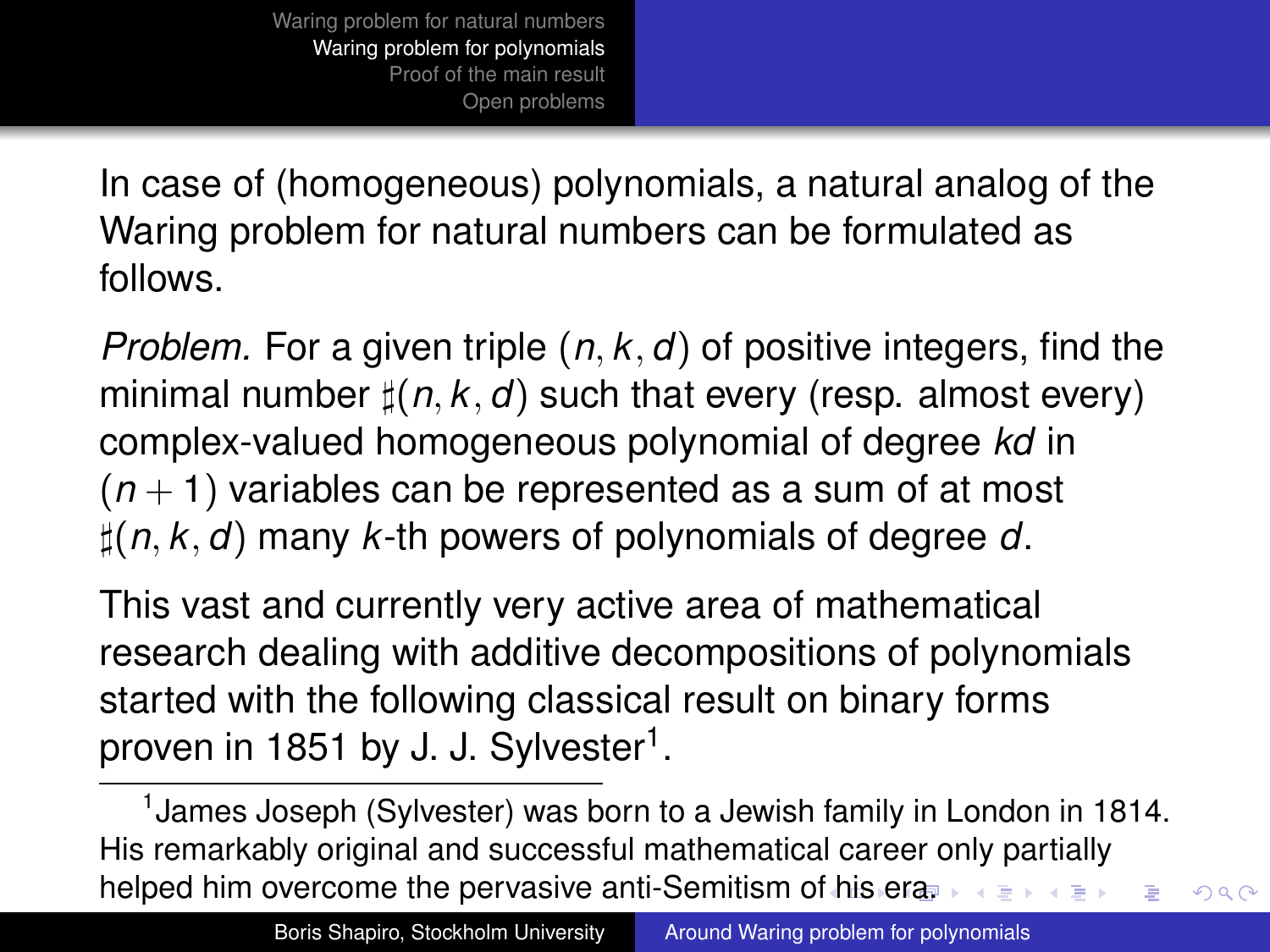### <span id="page-7-0"></span>Theorem (Sylvester's Theorem)

(i) A general binary form  $p \in \mathbb{C}[x, y]$  of odd degree  $k = 2s - 1$  with complex coefficients can be written as

$$
p(x, y) = \sum_{j=1}^{s} (\alpha_j x + \beta_j y)^k, \text{ for some } \alpha_j, \beta_j \in \mathbb{C}.
$$
 (1)

(ii) A general binary form  $p \in \mathbb{C}[x, y]$  of even degree  $k = 2s$  with complex coefficients can be written as

$$
p(x, y) = \lambda x^{k} + \sum_{j=1}^{s} (\alpha_{j}x + \beta_{j}y)^{k}, \text{ for some } \lambda, \alpha_{j}, \beta_{j} \in \mathbb{C}. \tag{2}
$$

イロメ イ押 メイヨメ イヨメ

ă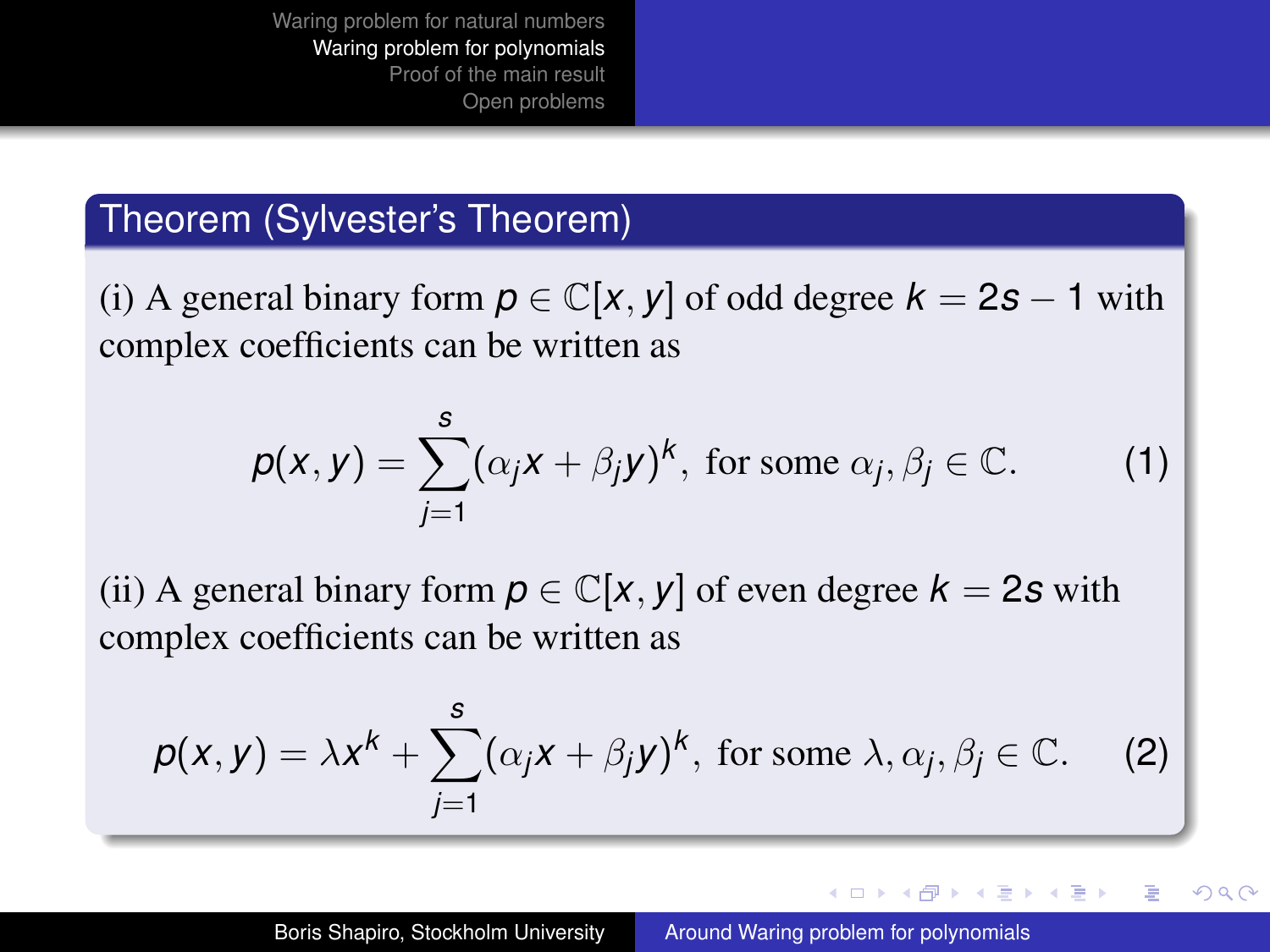

#### Figure: J. J. Sylvester around 1890.

イロメイ部メイ君メイ君メー

÷.

 $299$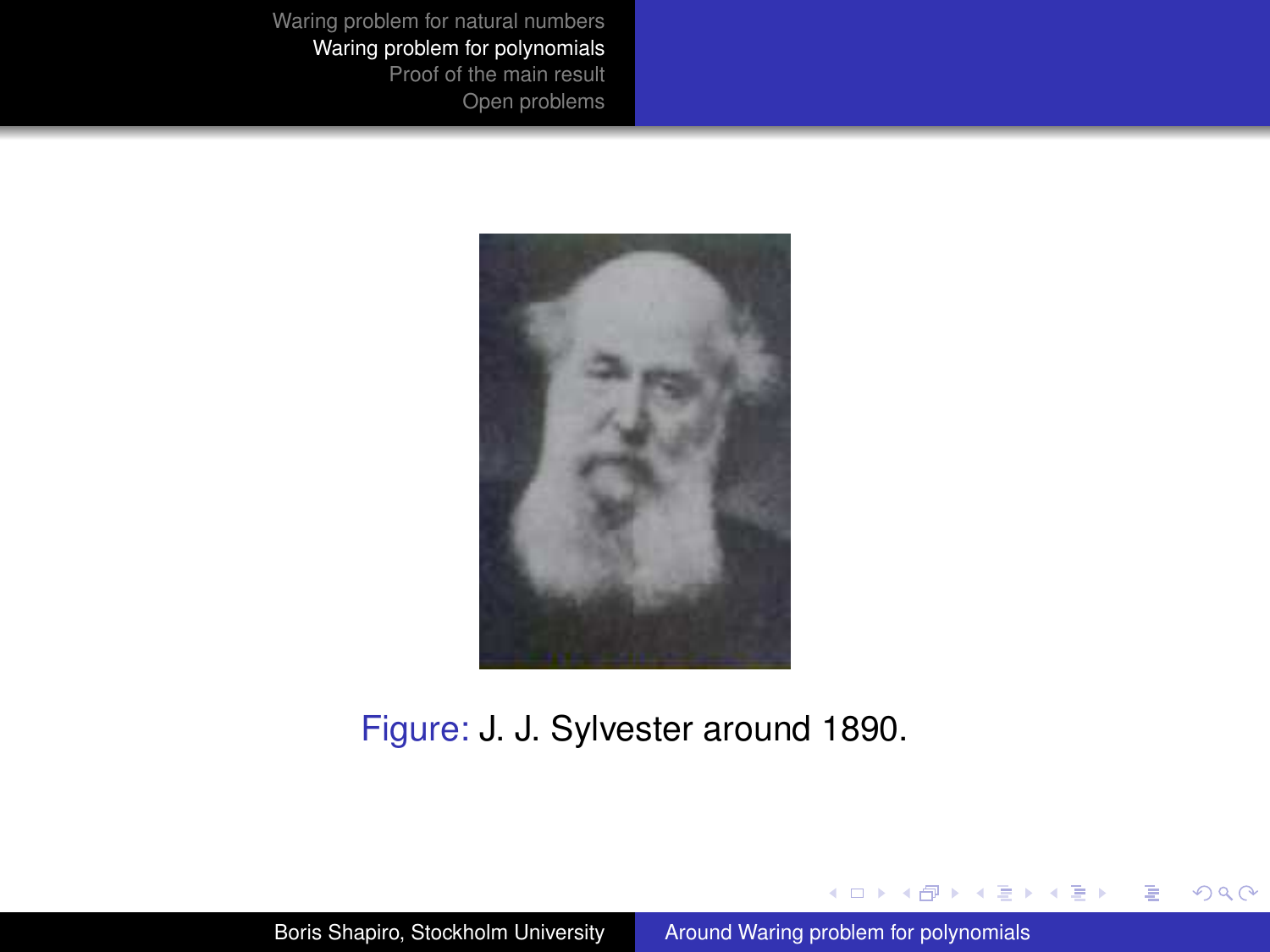After Sylvester's work, decompositions of polynomials into sums of powers of linear forms have been widely studied from several perspectives starting with the geometrical point of view by the classic Italian school in algebraic geometry in the beginning of the 20-th century as well as current research by applied mathematicians and engineers in connection with tensor decompositions.

Such presentations are often called *Waring decompositions* and, for a given polynomial *f*, the smallest length of such a decomposition is called the *Waring rank*, or simply, the *rank* of *f*. The minimal number of linear forms required to represent a general form of degree *k* in *n* variables as a sum of their *k*-th powers is called the *generic rank* and denoted by rk<sup>◦</sup>(n, k), while the *maximal rank*  $rk^{max}(n, k)$  is the minimal number of linear forms required to represent *any* form of degree *k* in *n* variables.  $A\cong \mathbb{R} \rightarrow A \cong \mathbb{R}$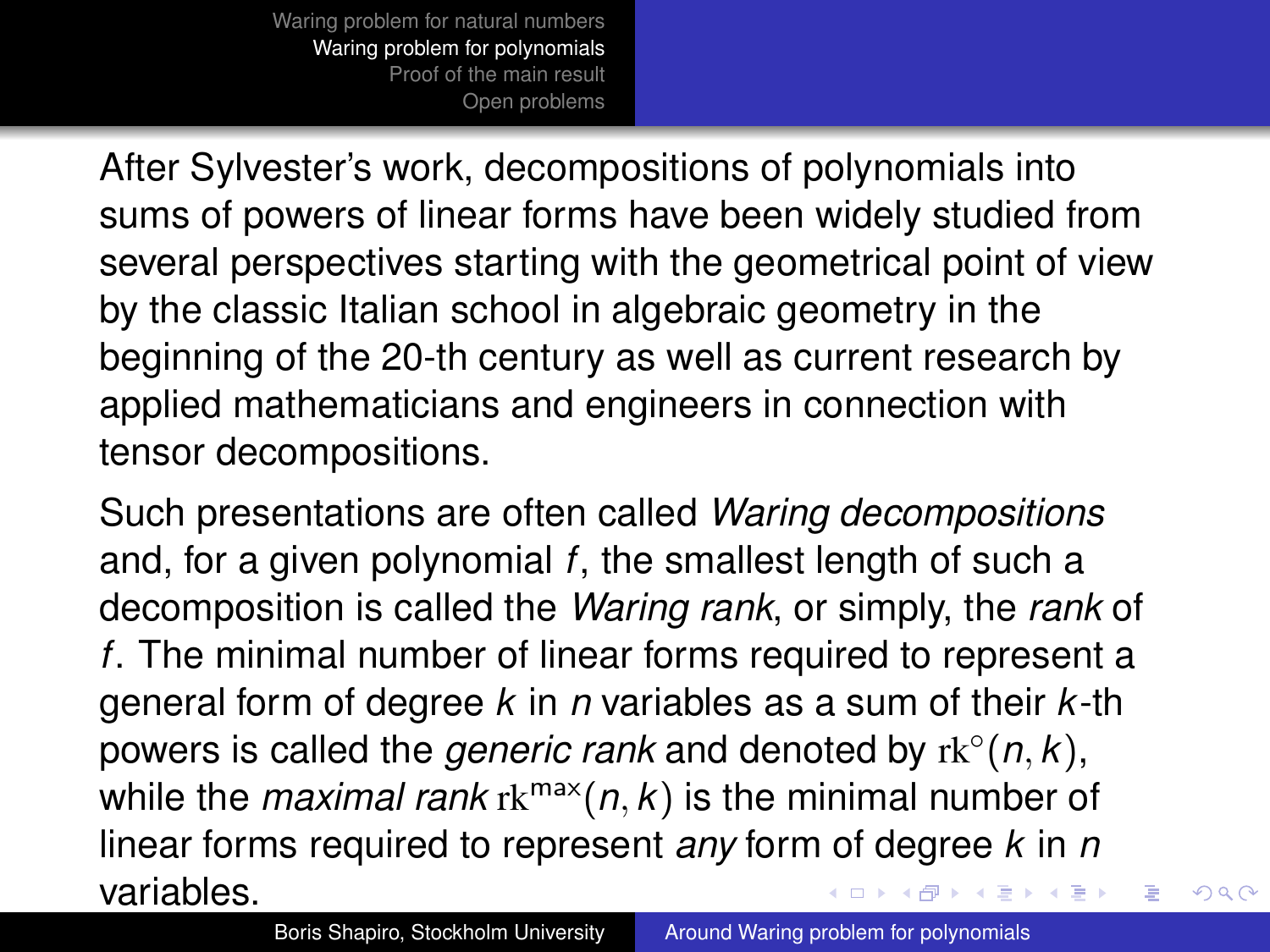Rephrasing Sylvester's Theorem in this terminology, we have that

$$
\mathrm{rk}^{\circ}(2,k)=\left\lceil\frac{k+1}{2}\right\rceil
$$

.

 $2Q$ 

The explicit value of the generic Waring rank for any arbitrary *k* and *n* was obtained in the celebrated result of J. Alexander and A. Hirschowitz from 1995. Except for the case of quadrics in all dimensions and four additional exceptions

 $(n, k) = (3, 4), (4, 4), (5, 3), (5, 4),$  the generic rank coincides with its expected value given by

$$
\mathrm{rk}^{\circ}(n,k)=\left\lceil \frac{1}{n} \binom{n+k-1}{k} \right\rceil.
$$

In the case of quadrics, the generic rank is equal to *n*, while in all the exceptional cases the generic rank is by 1 bigger than the latter expected value.  $\leftarrow$   $\leftarrow$   $\rightarrow$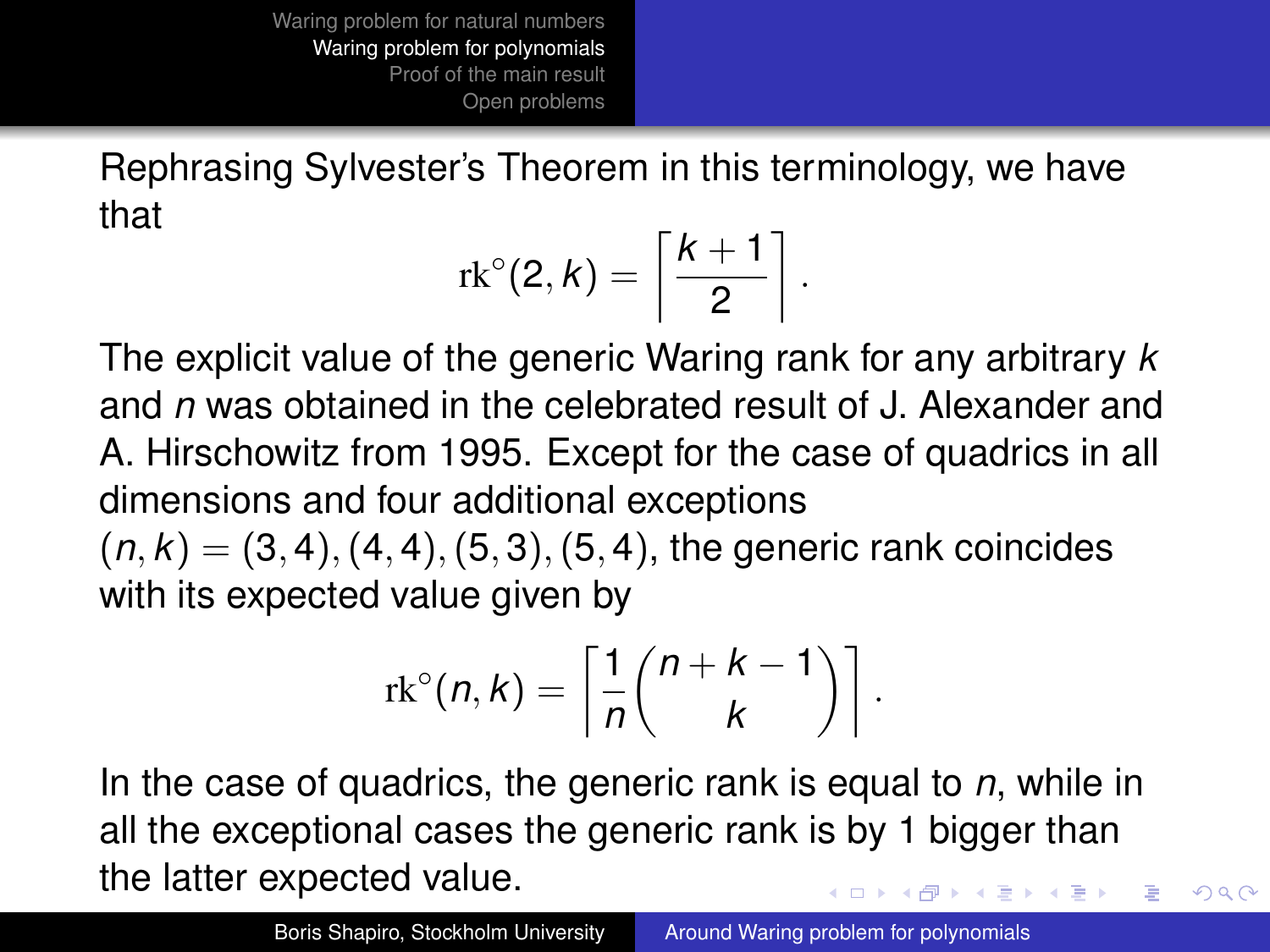#### Theorem

*Additionally, the maximal Waring rank* rkmax(2, *k*) *of binary forms equals k. Also, the maximal value k is attained exactly on binary forms of the type l*1*l k*−1 2 , *where l*<sup>1</sup> *and l*<sup>2</sup> *are linearly independent linear forms.*

This is a classical result known to Sylvester, but it has been recently rigorously reproved by B.Reznick.

イロト イ伊 トイヨ トイヨト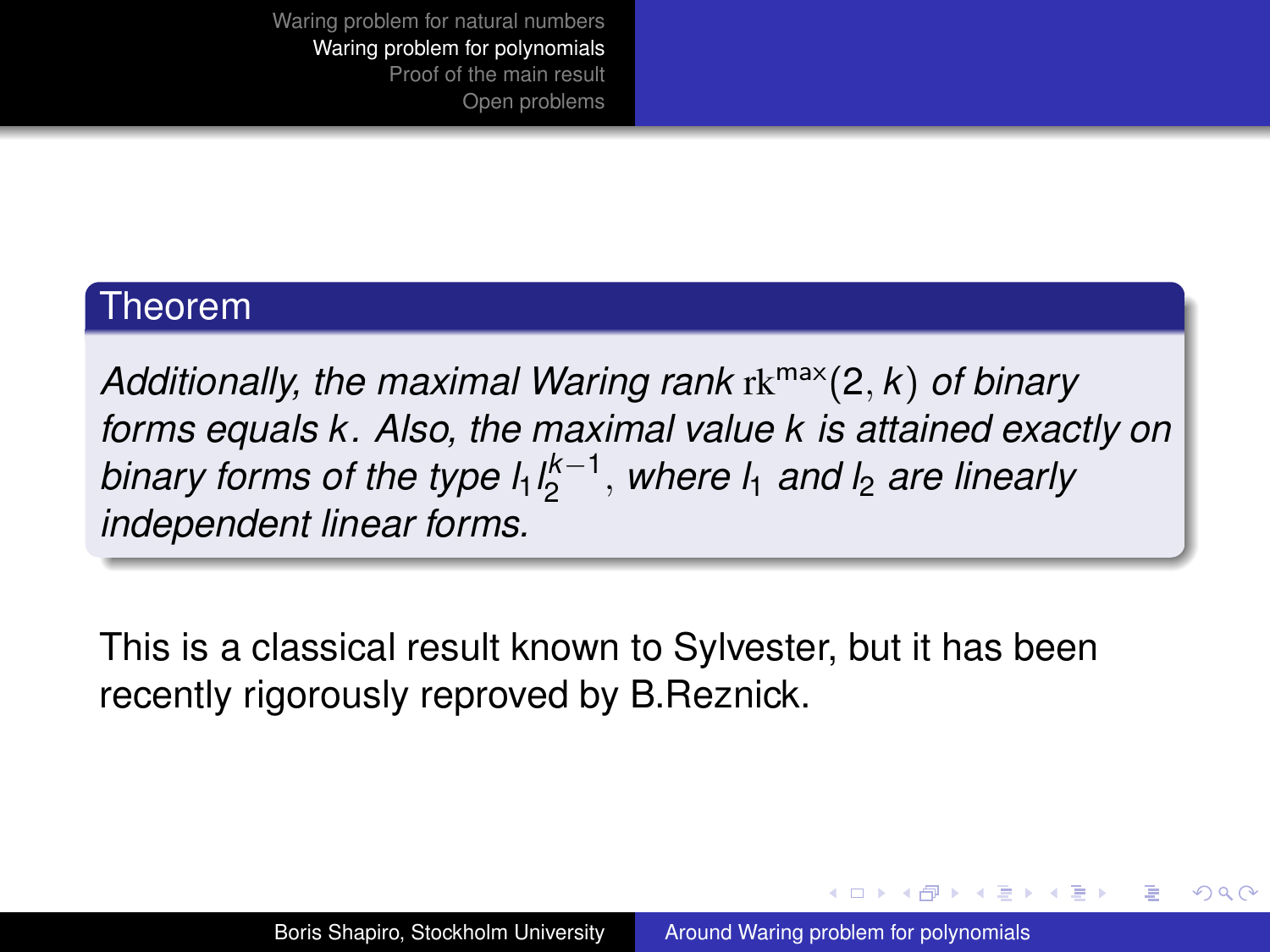Five years ago, jointly with R. Fröberg and G. Ottaviani, we considered, for any triple of positive integers (*k*, *d*, *n*) with  $k, n > 2$ , decompositions of homogeneous polynomials of degree *kd* in *n* variables as sums of *k*-th powers of forms of degree *d*. Given a form *f* of degree *kd*, the smallest length of such a decomposition denoted by rk*<sup>k</sup>* (*f*) is called the *k -rank* of *f*.

Analogously to the classical Waring rank, we define the *generic k -rank* for forms of degree *kd* in *n* variables, denoted by rk◦ *k* (*n*, *kd*), and the corresponding *maximal k -rank*, denoted by  $rk_k^{\max}(n, kd)$ .

イロメ イ押 メイヨメ イヨメ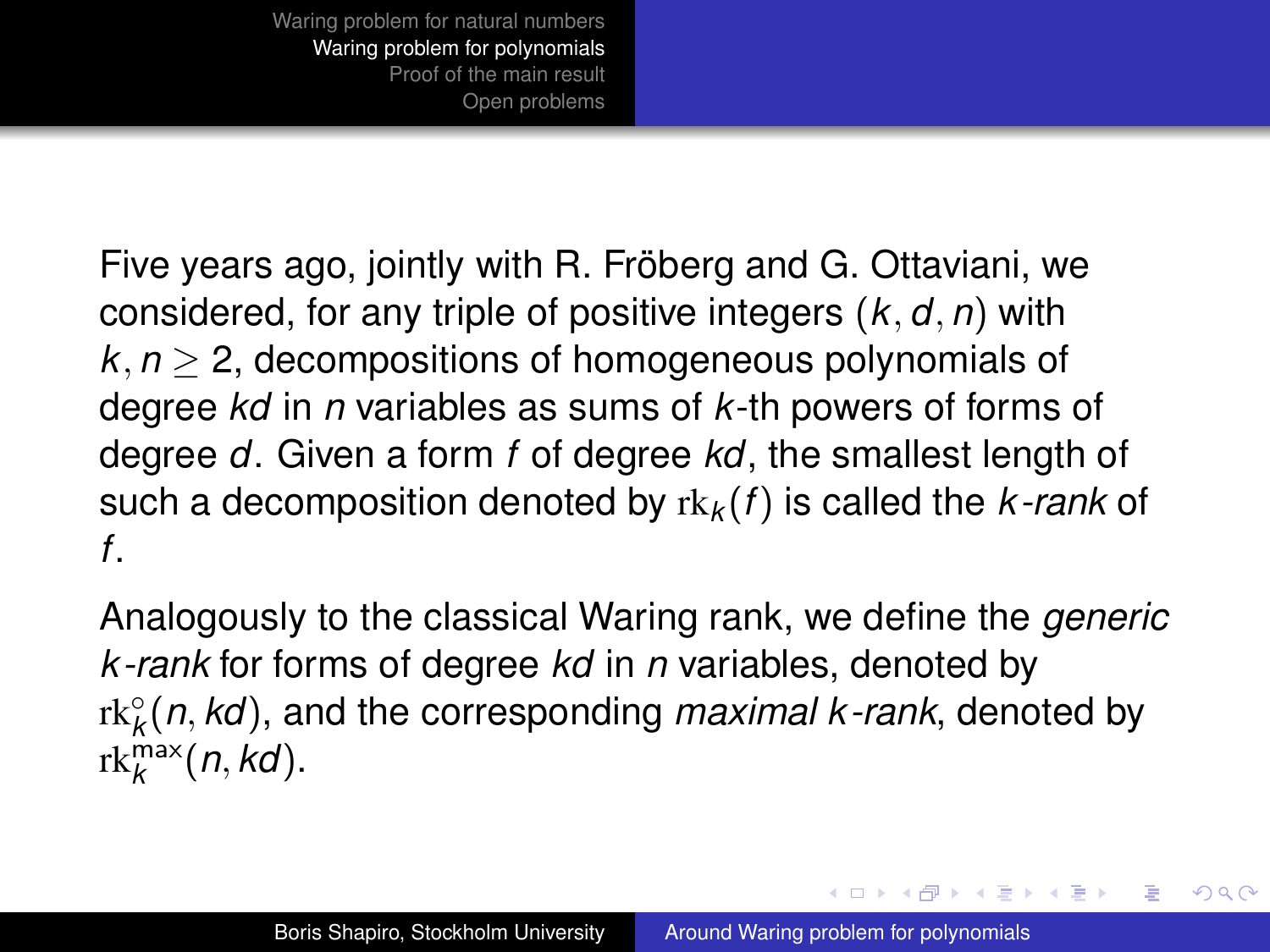#### Theorem

*For any triple of positive integers* (*k*, *d*, *n*)*,*

 $rk_k^{\circ}(n, kd) \leq k^n$ .

A remarkable property of this bound is its independence of the parameter *d* and also its sharpness for any fixed *k* and *n*, when  $d \gg 0$ .

イロメ イ押メ イヨメ イヨメー

B

 $QQQ$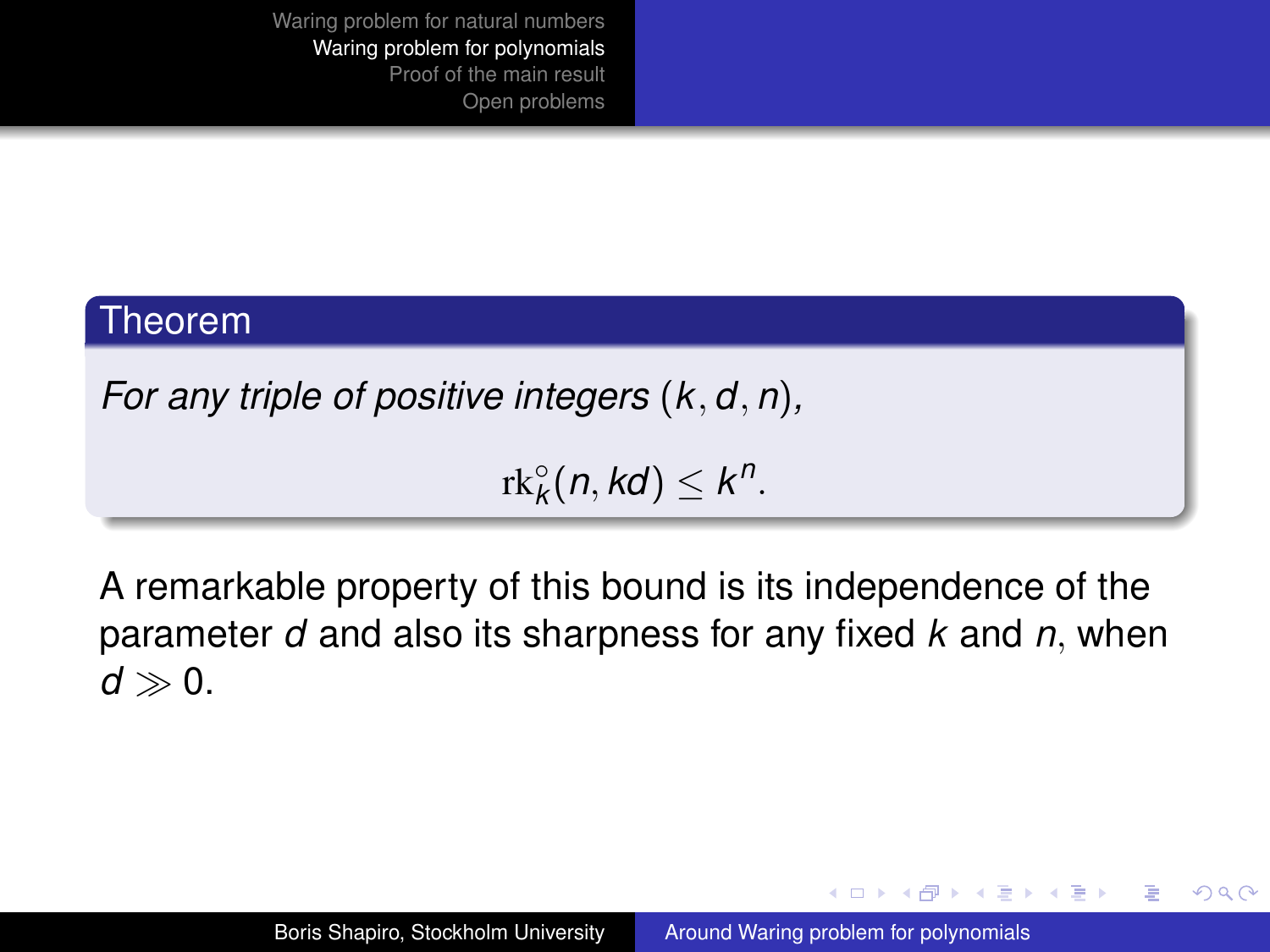The following general conjecture about rk◦ *k* (*n*, *kd*) was suggested by G. Ottaviani in 2013 (private communication).

## **Conjecture**

*For any triple*  $(k, d, n)$  *of positive integers with*  $k, n, d > 2$ ,

$$
\mathrm{rk}_{k}^{\circ}(n,kd) = \begin{cases} \min\left\{s \geq 1 \mid s\binom{d+n-1}{n-1} - \binom{s}{2} \geq \binom{2d+n-1}{n-1} \right\}, & \text{for } k = 2; \\ \min\left\{s \geq 1 \mid s\binom{d+n-1}{n-1} \geq \binom{kd+n-1}{n-1} \right\}, & \text{for } k \geq 3. \end{cases}
$$
(3)

The latter Conjecture is supported by substantial computer experiments performed by G. Ottaviani and by a number of the participants of the problem-solving seminar in Stockholm.

イロメ イ押 メメ ミメイヨメー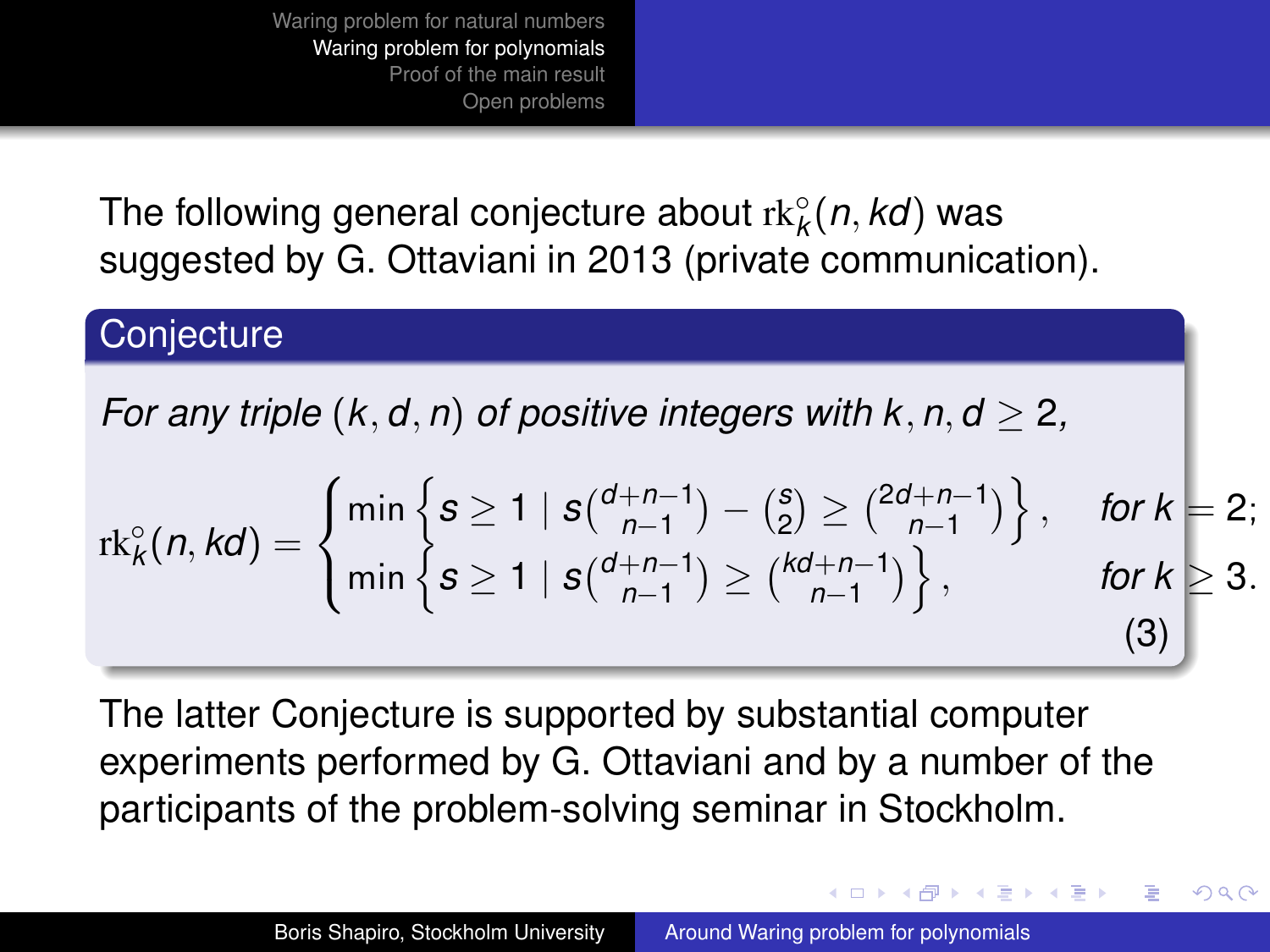In a recent paper we considered the case of binary forms.

#### Theorem

*For k*, *d* ≥ 2*, the generic k -rank of binary forms of degree kd is*

$$
\mathrm{rk}_k^{\circ}(2,kd)=\left\lceil \frac{kd+1}{d+1} \right\rceil.
$$

This result extends Sylvester's Theorem to presentations of general binary forms of degree *kd* as sums of *k*-th powers of binary forms of degree *d* and gives a proof of Ottaviani's Conjecture in the case of binary forms.

イロメ イ押 メイヨメ イヨメ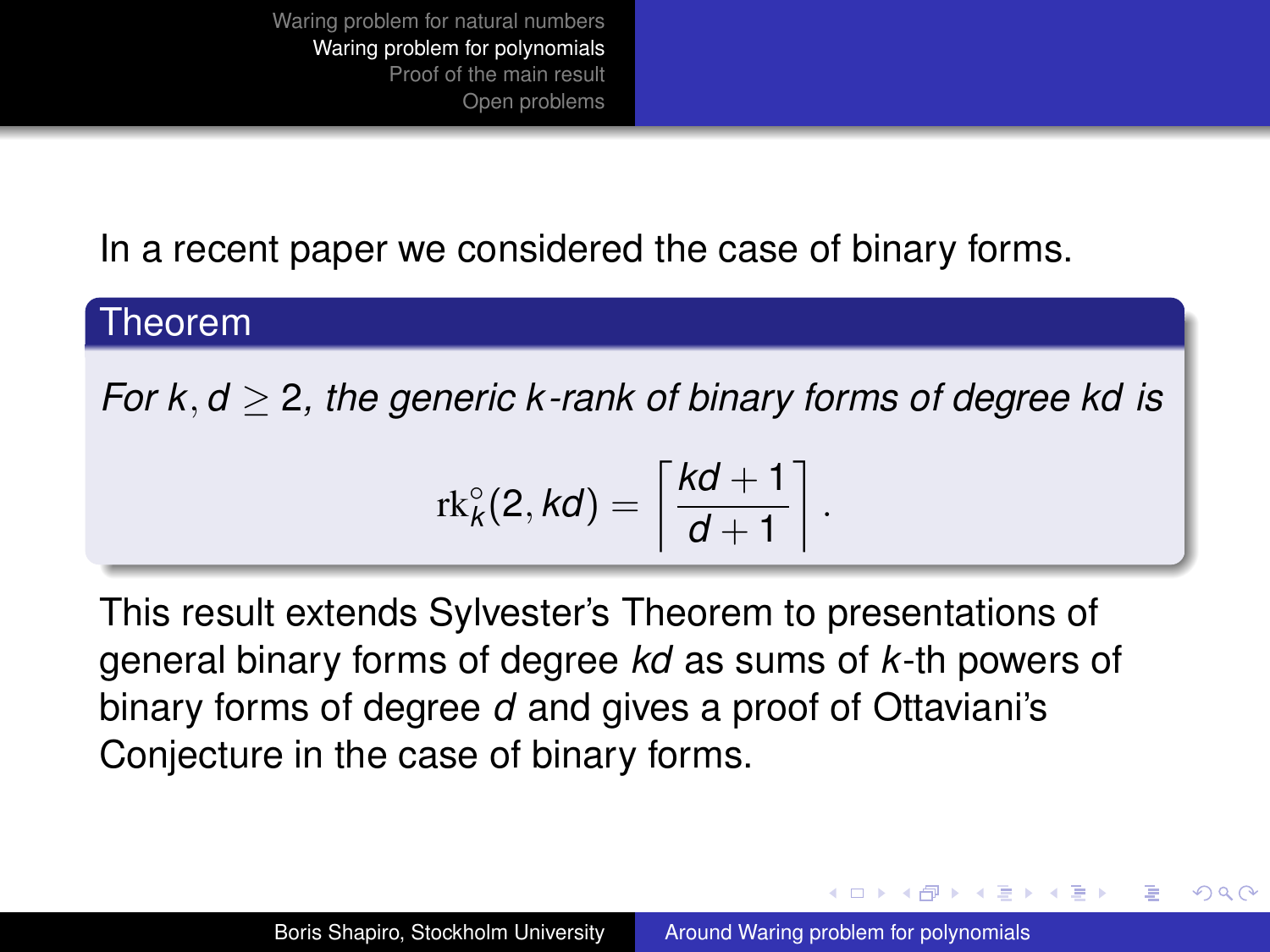In Fall 2014, B.Sh. formulated the following conjecture about the maximal rank of binary forms.

#### **Conjecture**

*For k* ≥ 2*, the maximal k -rank of binary forms of degree kd is*

 $rk_k^{\max}(2, kd) = k.$ 

The case  $d = 1$  is classical and well-known. Moreover, we know that a binary form has maximal rank if and only if it can be decomposed as  $\ell_1 \ell_2^{k-1}$  $2^{k-1}$ . Also, it is easy to prove that any binary polynomial of even degree can be decomposed as a sum two squares.

**K ロ ト K 何 ト K ヨ ト K ヨ ト** 

ă.  $QQQ$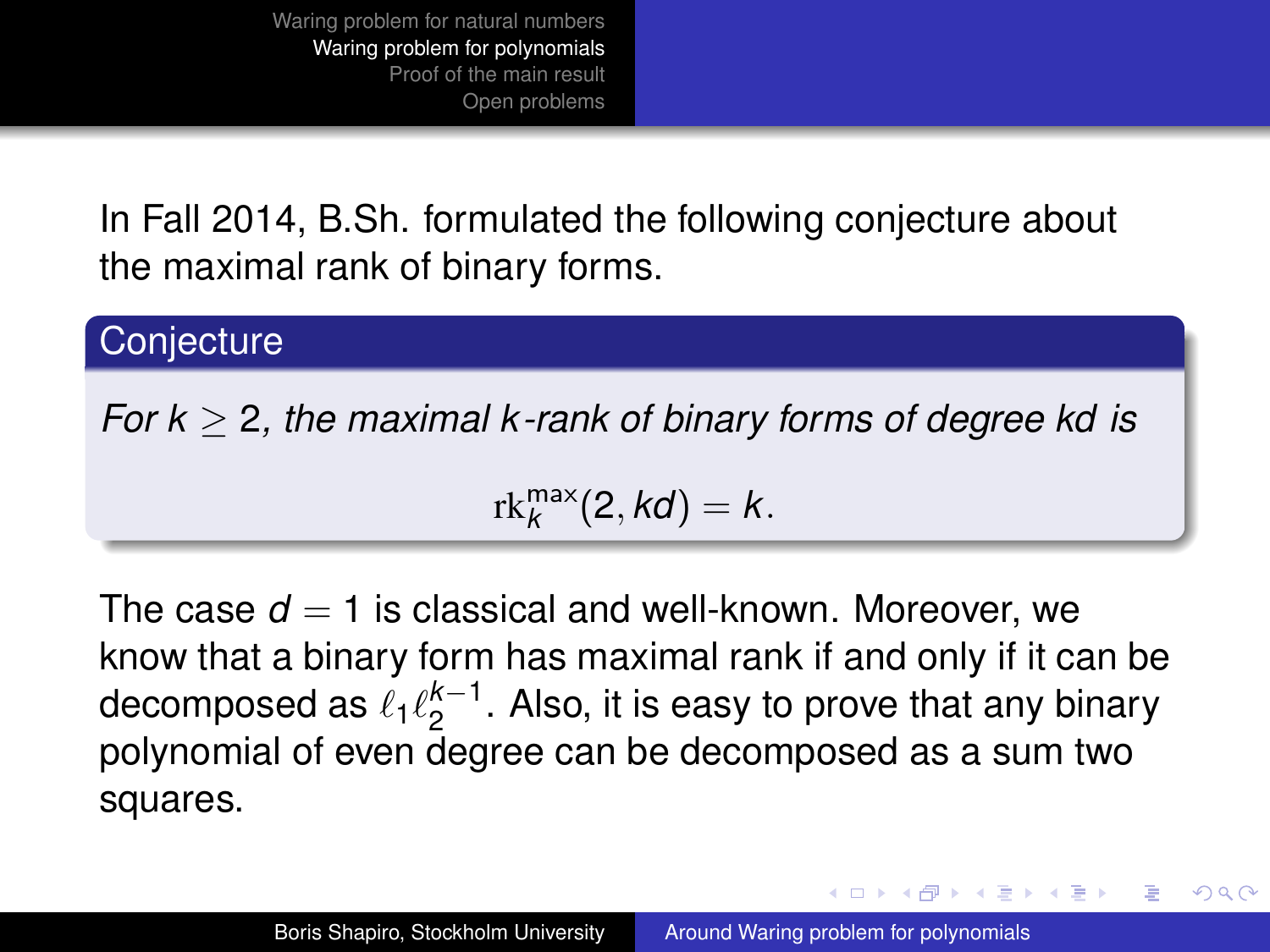#### Theorem

*Every binary sextic can be written as a sum of at most three cubes of binary quadratic forms.*

One can also suspect that rk $^{\sf max}_k$ (*l*<sub>1</sub>*l*<sup>kd−1</sup>  $\binom{1}{2}$  = k, where  $l_1$  and  $l_2$ are non-proportional linear binary forms, similarly to what happens in the classical case. From a recent results of Carlini-Oneto we know that this is an upper bound, but computing the actual *k*-rank is a very difficult task.

イロメ イ押 メイヨメ イヨメ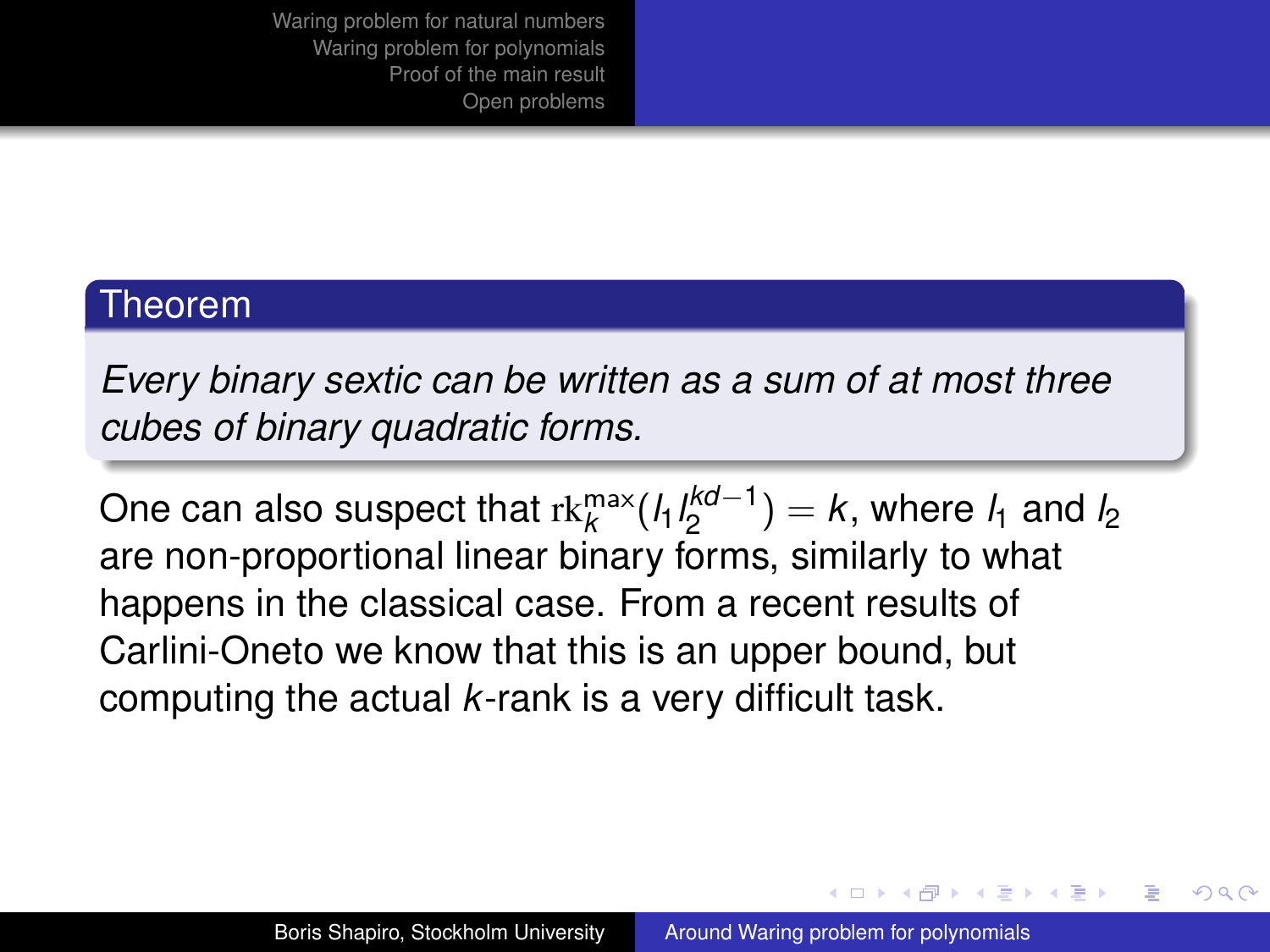<span id="page-18-0"></span>We recall that for any projective variety *X*, its *p*-th secant variety is defined as the Zariski closure of the union of the projective spans  $\langle x_1, \ldots, x_p \rangle$ , where  $x_i \in X$ . The following result gives a convenient reformulation of our problem.

#### Theorem

*Given a linear space V*, *a general polynomial in SkdV is a sum of p k-th powers*  $g_1^k, \ldots g_p^k$ *, where*  $g_i \in S^d$ *V if and only if for p general forms g<sup>i</sup>* ∈ *S <sup>d</sup>V, i* = 1, . . . *p, the ideal generated by g k*−1 1 , . . . *g k*−1 *<sup>p</sup> contains SkdV. (We shall call such an ideal kd -regular.)*

イロメ イ押 メイヨメ イヨメ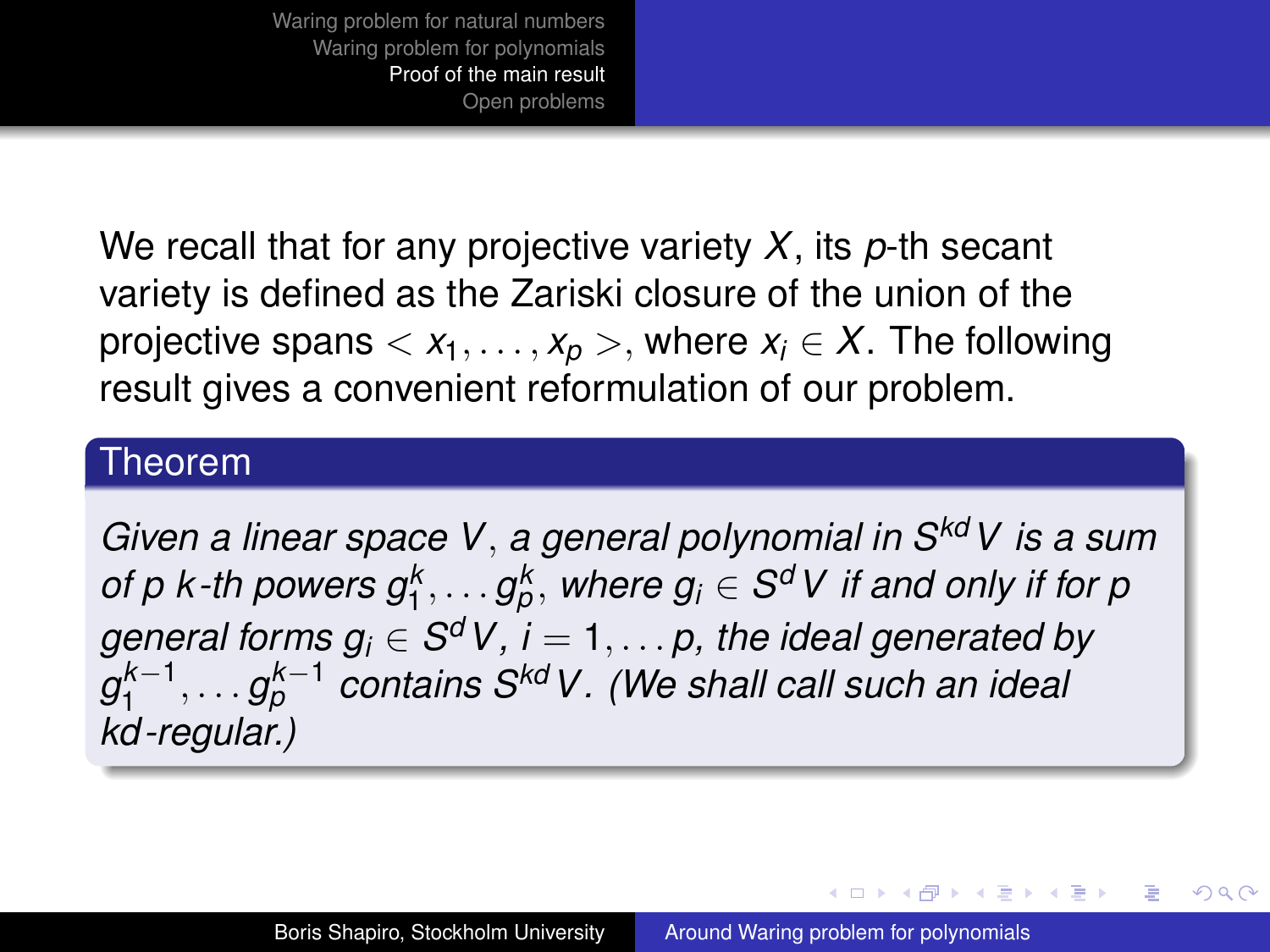#### Proof.

The statement is a direct consequence of Terracini's lemma. Consider the subvariety  $X$  in the ambient space  $\mathcal{P}S^{kd}$  V consisting of the *k*-th powers of all forms from *S <sup>d</sup>V*. The  $t$ angent space to  $X$  at  $g_i^k \in X$  is of the form  $\{g_i^{k-1}\}$  $\int_{i}^{k-1} f | f \in S^{d} V$ . Therefore, the *p*-secant variety of *X* coincides with the ambient space P*S kdV* if and only if the span of the tangent spaces to *X* at general  $g_i^k$ , (which is equal to  $\{\sum_{i=1}^p g_i^{k-1}\}$  $\int_{i}^{k-1} f_i | f_i \in S^d V \},$ coincides with P*S kdV* as well.

イロメ イ押 メイヨメ イヨメ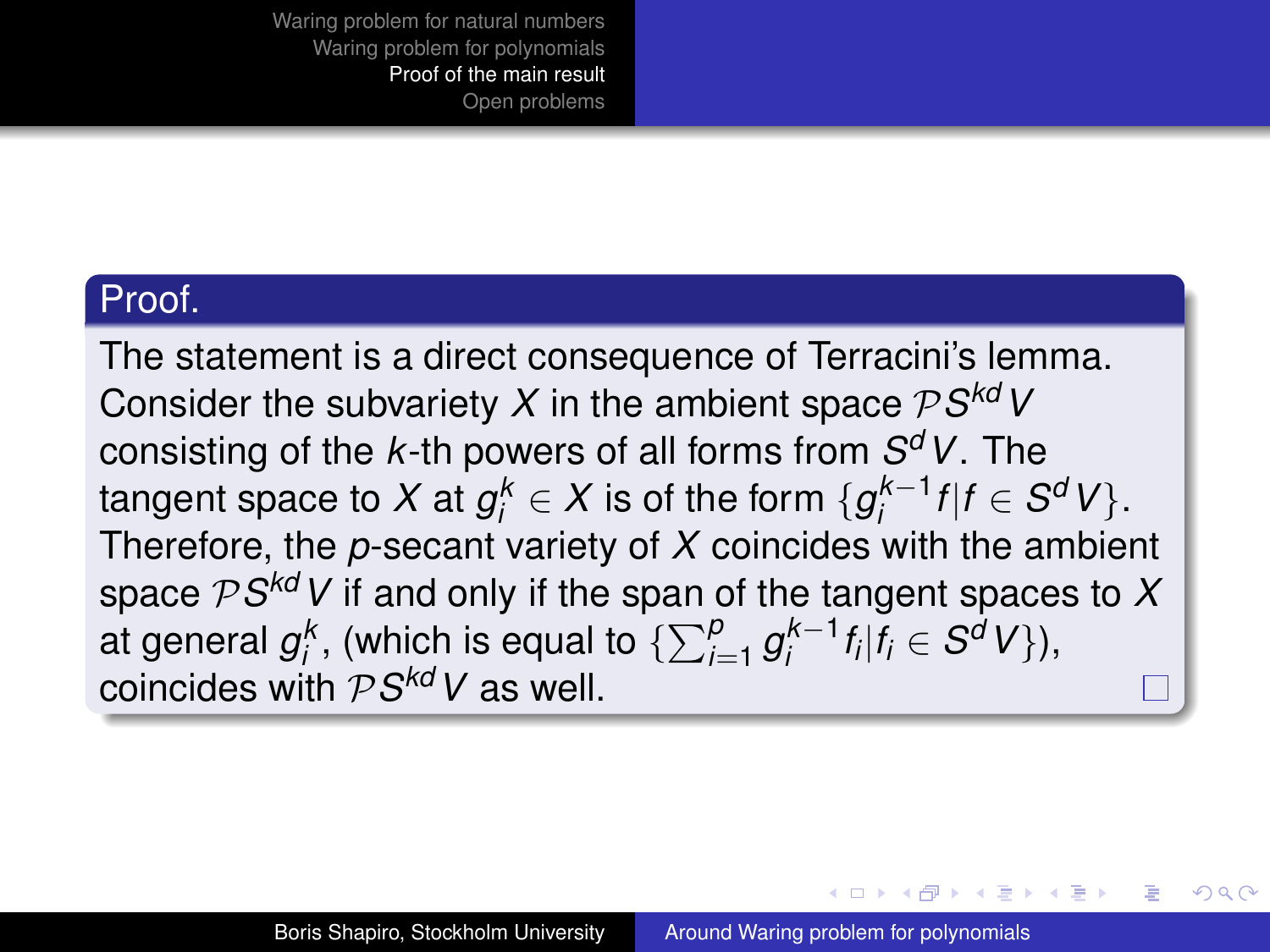We will show that if V is an  $(n + 1)$ -dimensional linear space, then the ideal generated by  $k^n$  general forms of type  $g_i^{k-1}$  $i^{k-1}$ , where  $g_i \in S_n^dV$  is *kd*-regular, i.e., contains  $S^{kd}V$ . In order to do this, it suffices to find *k <sup>n</sup>* specific polynomials  $\{g_1, \ldots g_{k^n}\}$  of degree  $d$  such that the ideal generated by the powers *g k*−1 *i* is *kd*-regular.

Below, we will choose as  $g_i$ 's powers of certain linear forms. For powers of linear forms one can use a new point of view related to apolarity.

イロメ イ押 メイヨメ イヨメ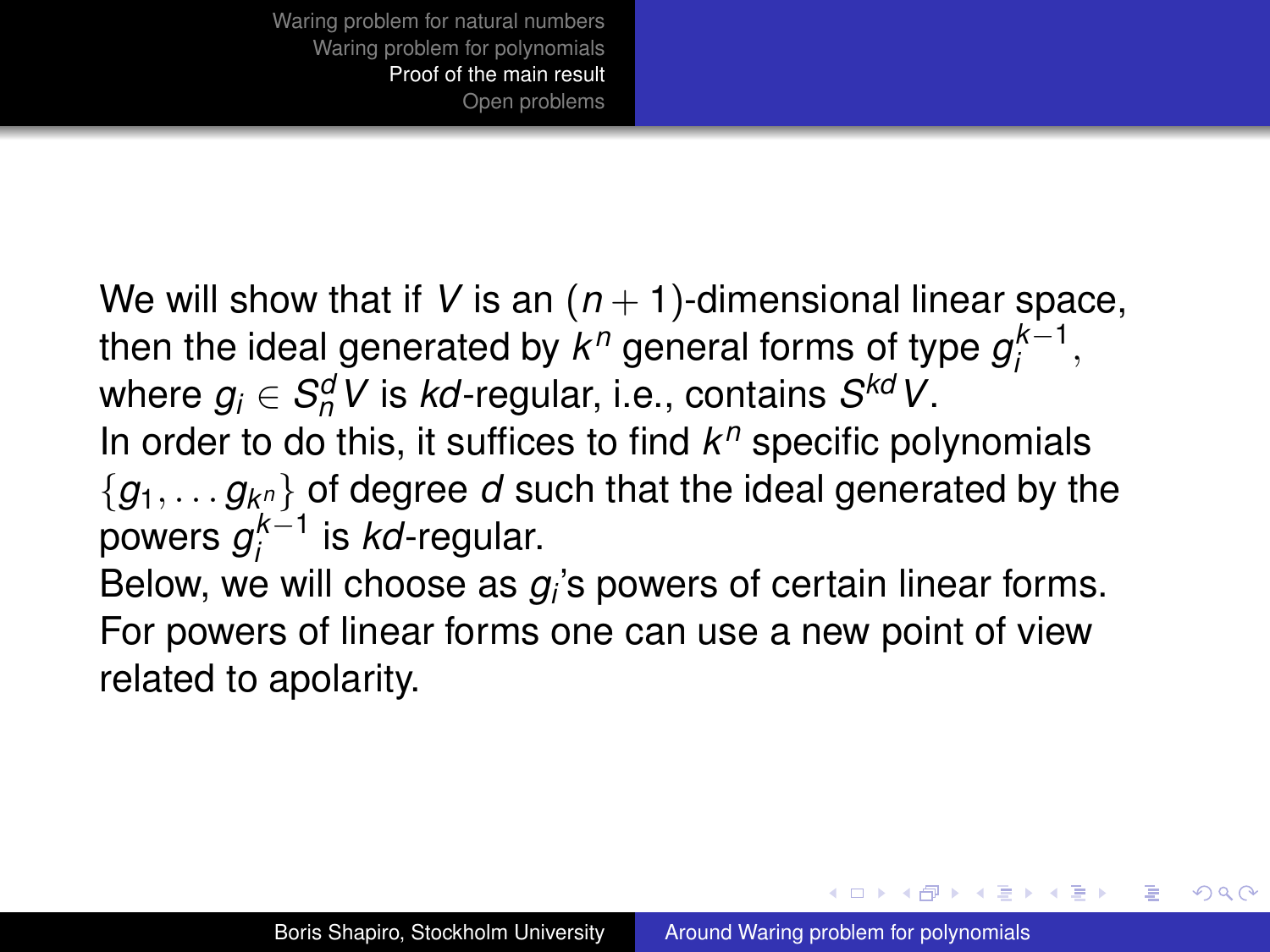**Definition.** *A (Macaulay) inverse system is a finite-dimensional space of polynomials which is closed under the differentiation with respect to the variables.*

First, we define a pairing  $\langle \cdot, \cdot \rangle$  between the polynomial rings  $\mathbb{C}[V]$  and  $\mathbb{C}[V^\vee]$ . Let  $x_0, ..., x_n$  be a basis of V and  $y_0, ..., y_n$  a dual basis of  $V^{\vee}$ . Then for each  $f(\bar{x}) = f(x_0,...,x_n) \in \mathbb{C}[V]$ , define a differential operator  $f(\partial/\partial \bar{y}) := f(\frac{\partial}{\partial y})$ *∂y*<sub>0</sub>, ..., ∂y  $\frac{\partial}{\partial y_n}$ ) on  $\mathbb{C}[V^\vee].$ Analogously, for each  $g(\bar{y}) = g(y_0,...,y_n) \in \operatorname{\check{C}}[V^\vee]$ , define a differential operator  $g(\partial/\partial \bar{x}) := g(\frac{\partial}{\partial x})$  $\frac{\partial}{\partial x_0},...,\frac{\partial}{\partial x_n}$  $\frac{\partial}{\partial x_n}$ ) on  $\mathbb{C}[V]$ . For form *f* and *g* of the same degree, we define the pairing

$$
\langle f,g\rangle:=f\left(\frac{\partial}{\partial \bar{y}}\right)\cdot g(\bar{y})|_{\bar{y}=0}=g\left(\frac{\partial}{\partial \bar{x}}\right)\cdot f(\bar{x})|_{\bar{x}=0}.
$$

イロメ イ押 メイヨメ イヨメ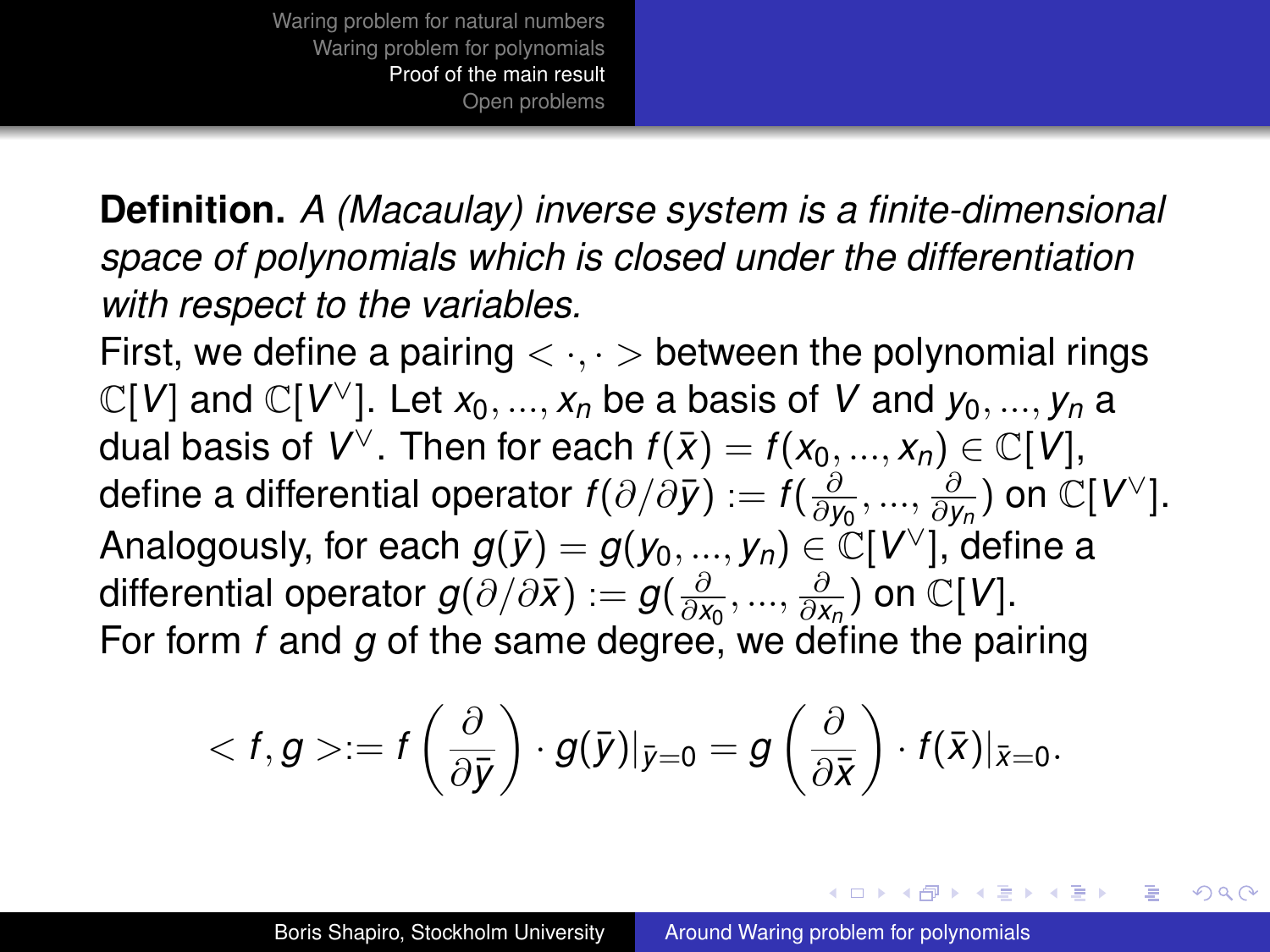**Definition.** *The inverse system of a homogeneous ideal I* ⊂ C[*V*] *is its orthogonal complement with respect to the above pairing. In other words, it is given by*

$$
I^{\perp} = \left\{ g(\bar{y}) \in \mathbb{C}[V^{\vee}] | f\left(\frac{\partial}{\partial \bar{y}}\right) \cdot g(y) = 0 \text{ for any } f(\bar{x}) \in I \right\}.
$$

Since *I*<sup>⊥</sup> is the space of solutions of a system of homogeneous linear differential equations with constant coefficients, it is a Macaulay inverse system. The space *I* <sup>⊥</sup> is graded. The dimension of the quotient algebra  $A = \mathbb{C}[V^\vee]/I$  equals dim  $I^\perp$ . Moreover, the dimension of the *i*-th graded component *A<sup>i</sup>* of *A* equals the dimension of the *i*-th graded component of *I* ⊥.

イロメ イ押 メイヨメ イヨメ

 $\Omega$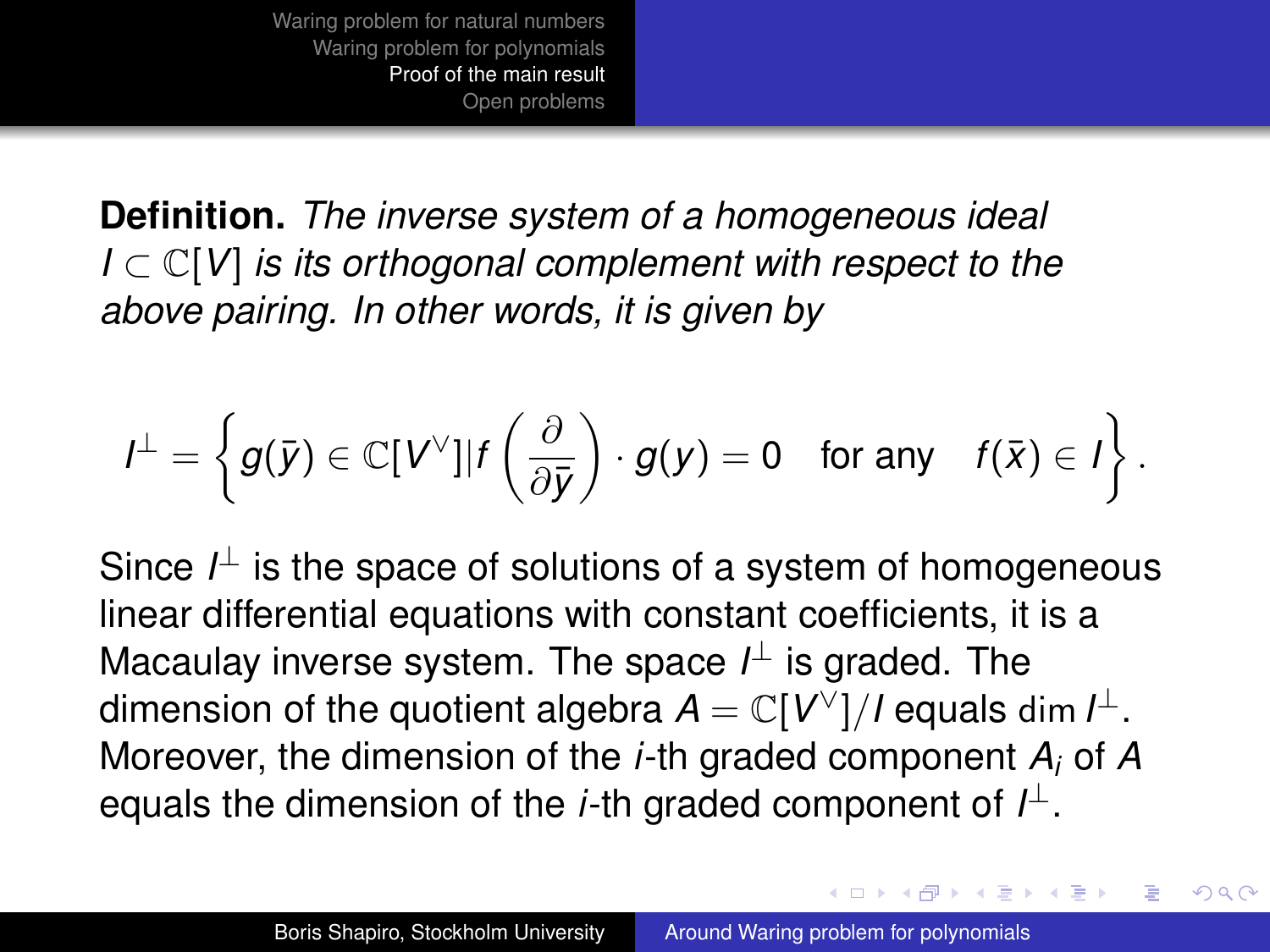## Back to our considerations!

The space  $\mathcal{T}_{g^k}X^\perp$  orthogonal to  $\mathcal{T}_{g^k}X=\{g^{k-1}f|f\in\mathcal{S}^dV\}$  is given by  $\mathcal{T}_{g^k}X^\perp = \{h\in\mathcal{S}^{kd}V^\vee|h\cdot g^{k-1} = 0\in\mathcal{S}^dV^\vee\},$  i.e., is the space of polynomials in *V* <sup>∨</sup> apolar to *g k*−1 . Moreover, when  $g = \ell^m, \, \ell \in V,$  the classical theory of apolarity provides a better result.

#### Lemma

*A form f* ∈  $\mathcal{S}^{m}V^{\vee}$  *is apolar to*  $\ell^{m-k}$ *, i.e.,*  $\ell^{m-k}f = 0$  *if and only if all the derivatives of f of order*  $\leq$  *k vanish at*  $\ell \in V$ .

イロト イ押 トイヨ トイヨト

 $QQQ$ э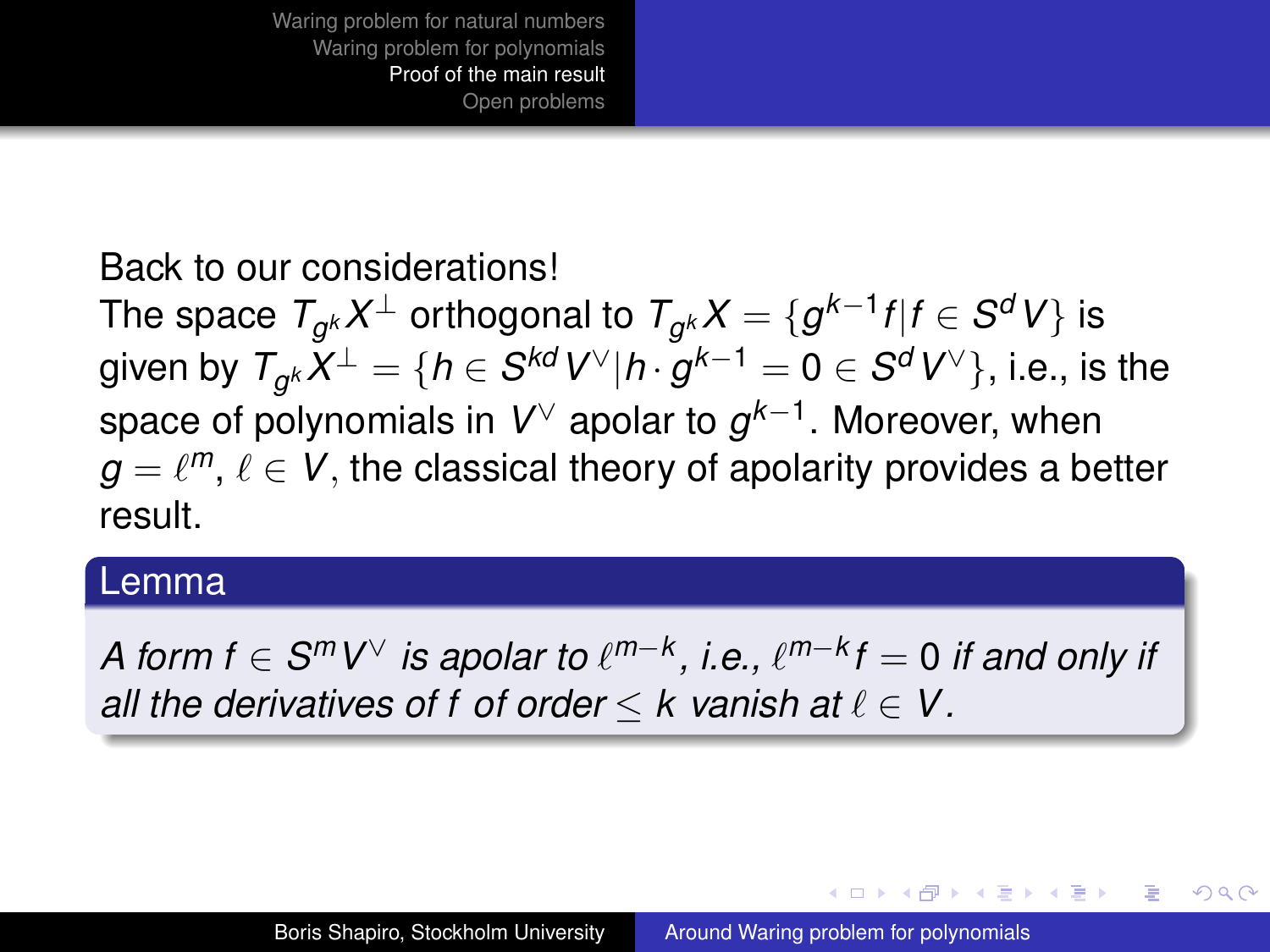Using the above Lemma one can reduce the Main Theorem to the following statement.

#### Theorem

*For a given integer k > 2, a form of degree kd in*  $(n + 1)$ *variables which has all derivatives of order* ≤ *d vanishing at k<sup>n</sup> general points vanishes identically.*

Our final effort will be settle the latter Theorem. Denote by  $x_0, \ldots, x_n$  a basis of *V*. Let  $\xi_i = e^{2\pi i \sqrt{-1}/k}$  for  $i = 0, \ldots, k - 1$  be the (set of all) *k*-th roots of unity. By semicontinuity, it is enough to find  $k^n$  special points in  $\mathcal{PV} \simeq \mathsf{P}^n$  such that a polynomial of degree  $k$ d in  $\mathbf{P}^n$  which has all derivatives of order  $\leq$   $a$ vanishing at these points must necessarily vanish identically. As such points we choose the points  $(1, \xi_{i_1}, \xi_{i_2}, \ldots, \xi_{i_n}),$  where 0 ≤ *i <sup>j</sup>* ≤ *k* − 1, 1 ≤ *j* ≤ *n*. イロメ 不優 トイヨメ イヨメー

 $290$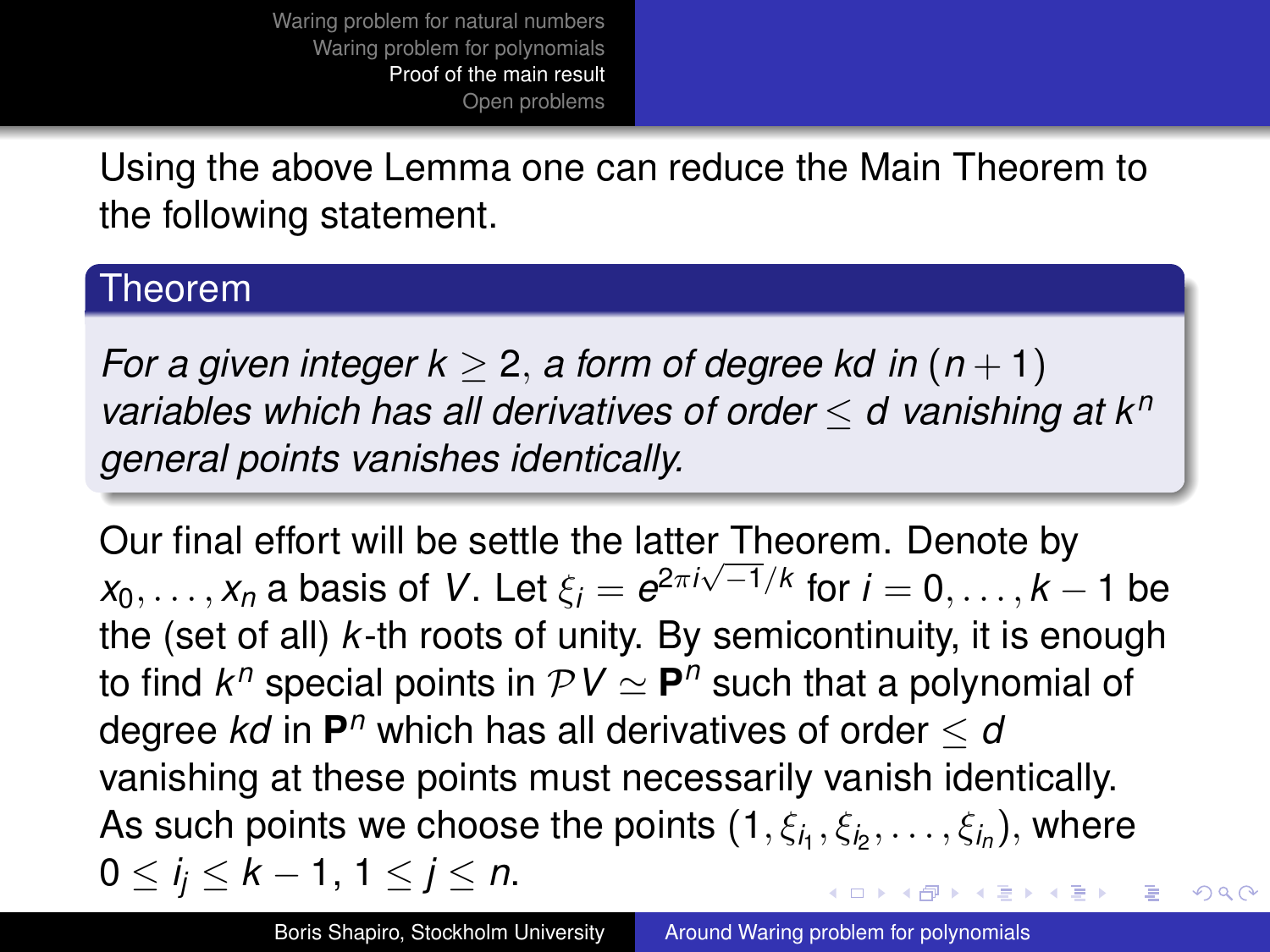## The following result proves even more than was claimed in the above Theorem.

#### Theorem

*For a given integer k* ≥ 2, *a form of degree kd* + *k* − 1 *in*  $(n + 1)$  *variables which has all derivatives of order*  $\leq d$ *vanishing at k<sup>n</sup> general points vanishes identically.*

### Proof:

As above we choose as our configuration the  $k^n$  points  $(1,\xi_{i_1},\xi_{i_2},\ldots,\xi_{i_n}),$  where  $0\leq i_j\leq k-1,$   $1\leq j\leq n.$  Consider first the case  $n = 1$ . If a form  $f(x_0, x_1)$  of degree  $kd + k - 1$  has its derivatives of order  $\leq d$  vanishing at all  $(1, \xi_i)$ , then *f* should be divisible by  $(x_1 - \xi_i x_0)^{d+1}$  for  $i = 0, \ldots k-1$  and, therefore, if *f* is not vanishing identically, then its degree should be at least  $k(d+1)$ , which is a contradiction. **K ロ ト K 伺 ト K ヨ ト K ヨ ト**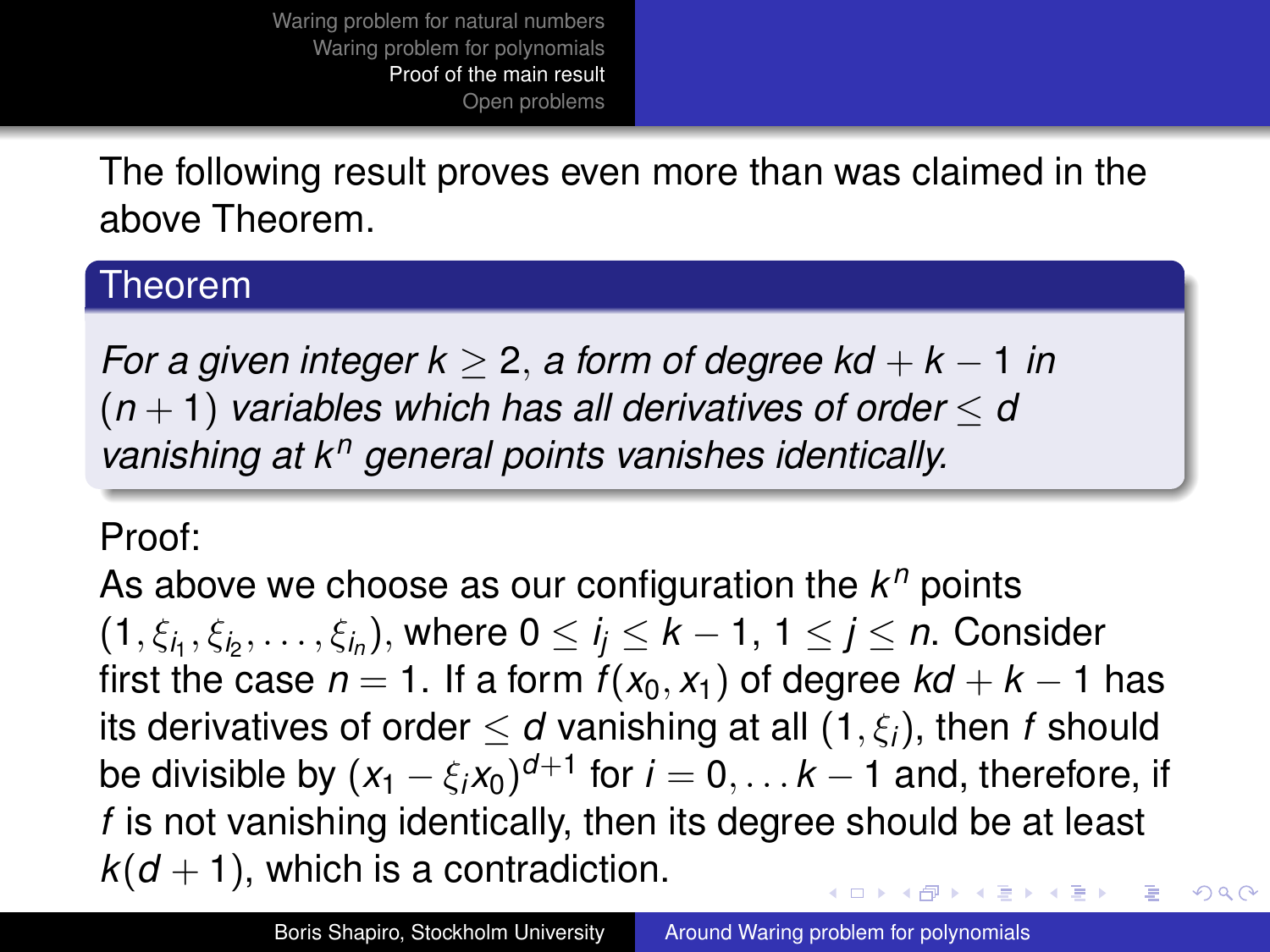For  $n \geq 2$ , consider the arrangement of  $\binom{n}{2}$  $\binom{n}{2}$ *k* hyperplanes given by *x<sup>i</sup>* = ξ*sx<sup>j</sup>* , where 1 ≤ *i* < *j* ≤ *n*, 0 ≤ *s* ≤ *k* − 1. One can easily check that this arrangement has the property that each hyperplane contains exactly *k <sup>n</sup>*−<sup>1</sup> points. Furthermore, each point is contained in exactly  $\binom{n}{2}$  $n_2$ ) hyperplanes. Indeed, consider, for example, the hyperplane H given by  $x_n = \xi_i x_{n-1}$ . The natural parametrization of  $H$  is by

 $(x_0, \ldots, x_{n-1}) \mapsto (x_0, x_1, \ldots, x_{n-1}, \xi_i x_{n-1})$  and the  $k^{n-1}$  points which lie on  $H$  correspond, according to this parametrization, exactly to  $(1,\xi_{i_1},\xi_{i_2},\ldots,\xi_{i_{n-1}})$  for  $0\leq i_j\leq k-1,$   $1\leq j\leq n-1.$ In other words, they correspond exactly to our arrangement of points in the previous dimension *n*.

4 ロ ) (何 ) (日 ) (日 )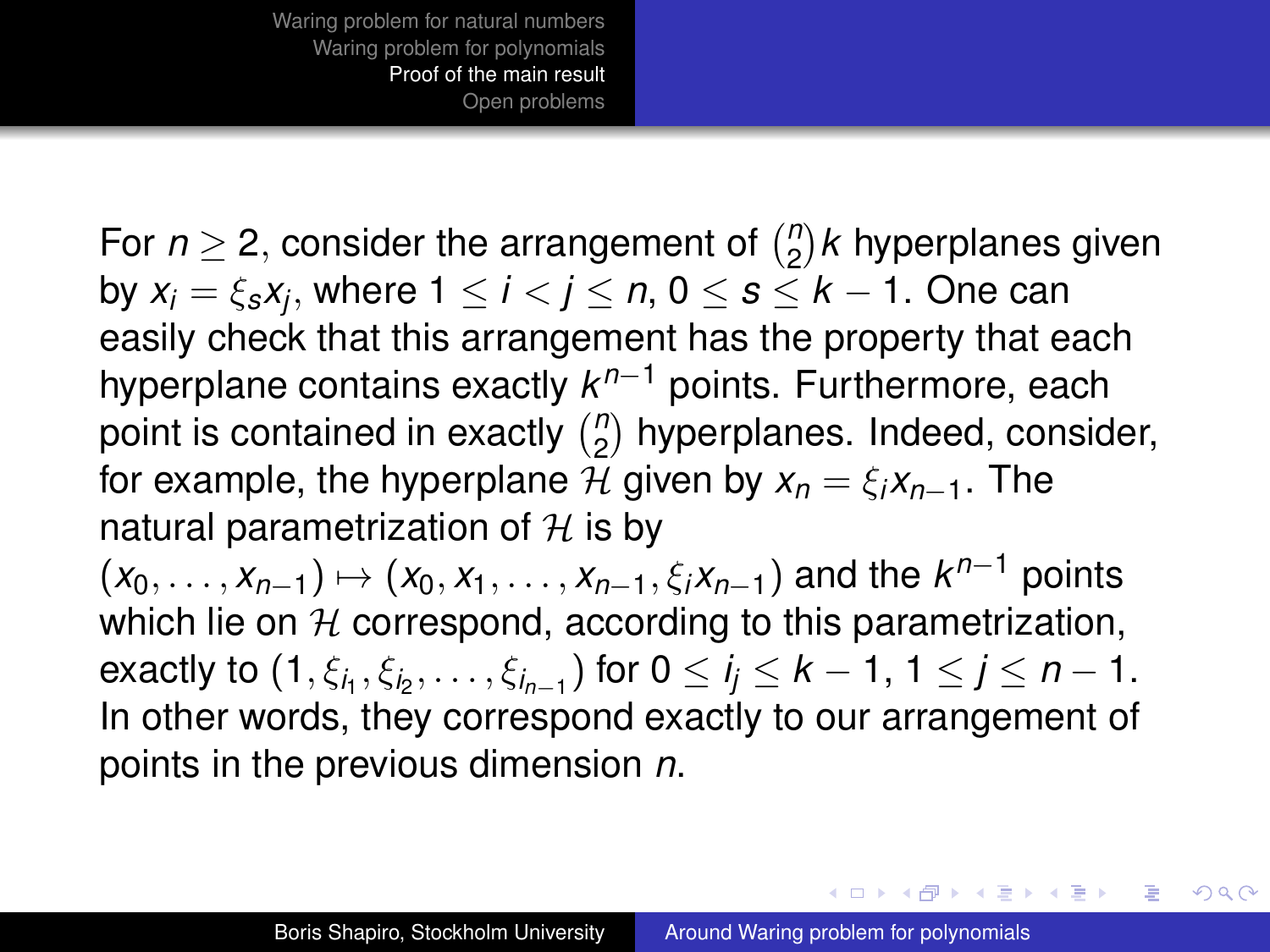Our proof now proceeds by a double induction on the number of variables *n* and degree *d*. Assume that the statement holds for all *d* and up to *n* variables. (The case  $n = 1$  is settled above.) Let us perform a step of induction in *d*. First we settle the case  $d \leq {n \choose 2}$ 2 − 1. Consider a polynomial *f* of degree *kd* + *k* − 1 satisfying our assumptions. Restricting *f* to each of the above *n*  $\binom{n}{2}$ *k* hyperplanes  $x_i = \xi_s x_j$ , where  $1 \leq i < j \leq n$ ,  $0 \leq s \leq k-1$ , we obtain the same situation in dimension *n*. By the induction hypothesis *f* vanishes on each such hyperplane and, therefore, must be divisible by *H*, where *H* is the product of the linear forms  $x_i = \xi_s x_i$  defining all the chosen hyperplanes. (Obviously,  $deg H = \binom{n}{2}$  $L_2^n(k)$  Thus, *f* vanishes identically since  $k\left(\binom{n}{2}-1\right)+k-1<\binom{n}{2}$  $n_2$ ) $k$ .

イロメ イ押 メメ ミメイヨメー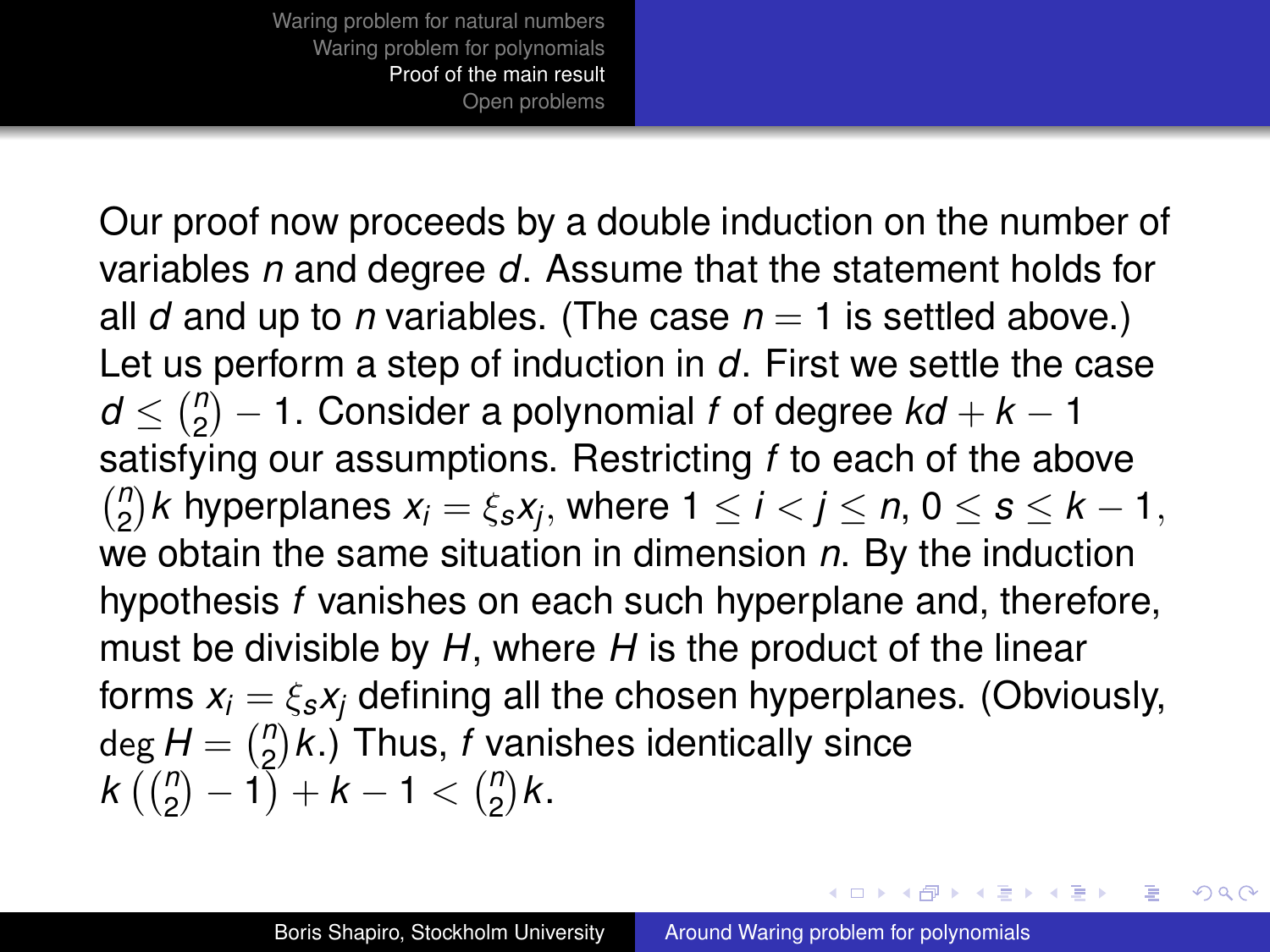For higher degrees we argue as follows. Take a form *f* of degree *kd* + *k* − 1 satisfying our assumptions. Restricting as above *f* to each of the above  $\binom{n}{2}$  $\binom{n}{2}$ *k* hyperplanes  $x_i = \xi_s x_j$ , we obtain the same situation in dimension *n*. Again, by the induction hypothesis *f* vanishes on each such hyperplane and must be divisible by *H*. We get

$$
f=H\tilde{f},
$$

where  $\deg \widetilde{f} = k \left(d - \binom{n}{2}\right)$  $\binom{n}{2}$ ) +  $k-1$  and  $\tilde{f}$  has all derivatives of order  $\leq d - \binom{n}{2}$  $n_2$ <sup>n</sup>) vanishing at the same  $k^n$  points  $(1, \xi_{i_1}, \xi_{i_2}, \ldots, \xi_{i_n})$ . Indeed, in any affine coordinate system centered at any of these points, *f* has no terms of degree ≤ *d*.  $\binom{n}{2}$  it follows that  $\tilde{f}$  has no Since *H* has its lowest term in degree  $\binom{n}{2}$ terms in degree  $\leq d - \binom{n}{2}$  $n \choose 2$ . By the induction hypothesis  $\widetilde{f}$  is identically zero. **K ロ ト K 何 ト K ヨ ト K ヨ ト**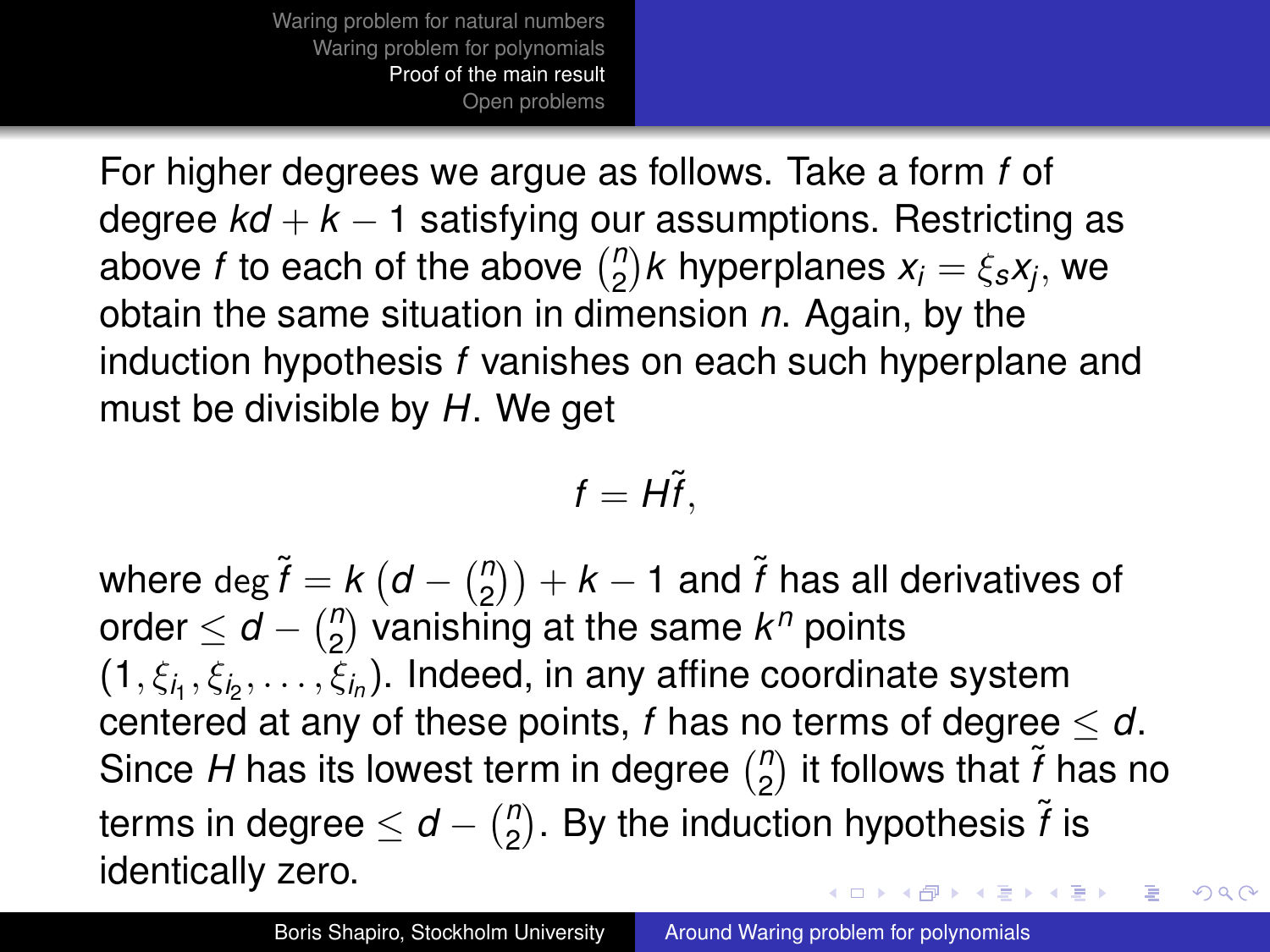# <span id="page-29-0"></span>Open problems

**Question 1.** What about the strong Waring problem for forms of degree *kd* in  $n + 1$  variables over  $\mathbb{C}$ ?

By a result of Blekherman – Teitler, the maximal rank over  $\mathbb C$  is at most twice the generic rank over C, i.e.,

$$
rk_d^{max}(n+1,k) \leq 2rk_d(n+1,k)
$$

イロメ イ押 メイヨメ イヨメ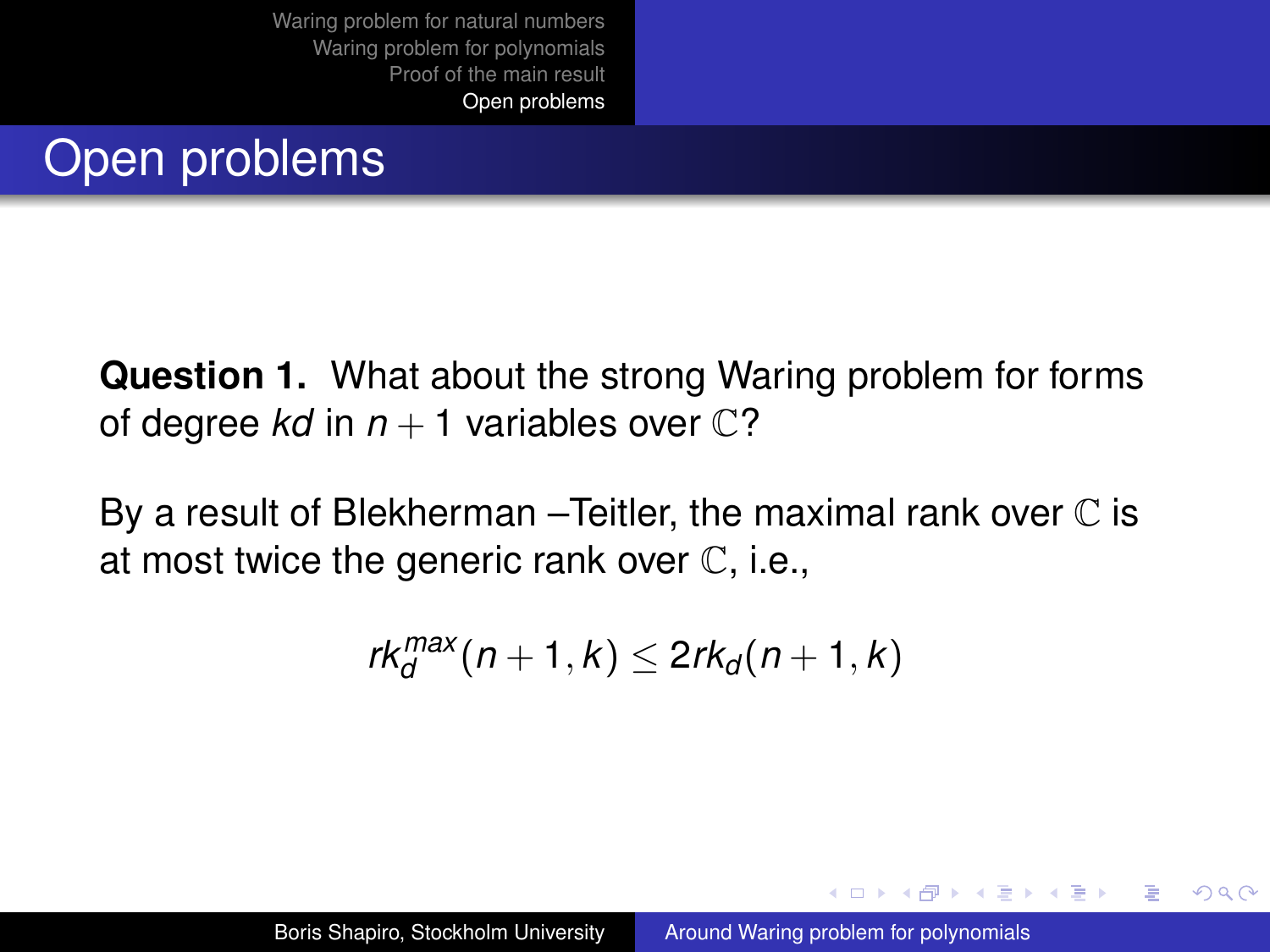# Open problems, cont. 2

## **Question 2.** What about the strong Waring problem over  $\mathbb{R}$ ?

By a recent result of C. Scheiderer, for  $n = 2$ ,  $k = 2$  and any d.

$$
\textit{rk}^{\textit{max},\mathbb{R}}_d(3,2)=d+1 \text{ or } d+2,
$$

while  $rk_d^{max}(3, 2) \leq 8$ .

イロト イ押 トイヨ トイヨ トー

÷.  $QQQ$